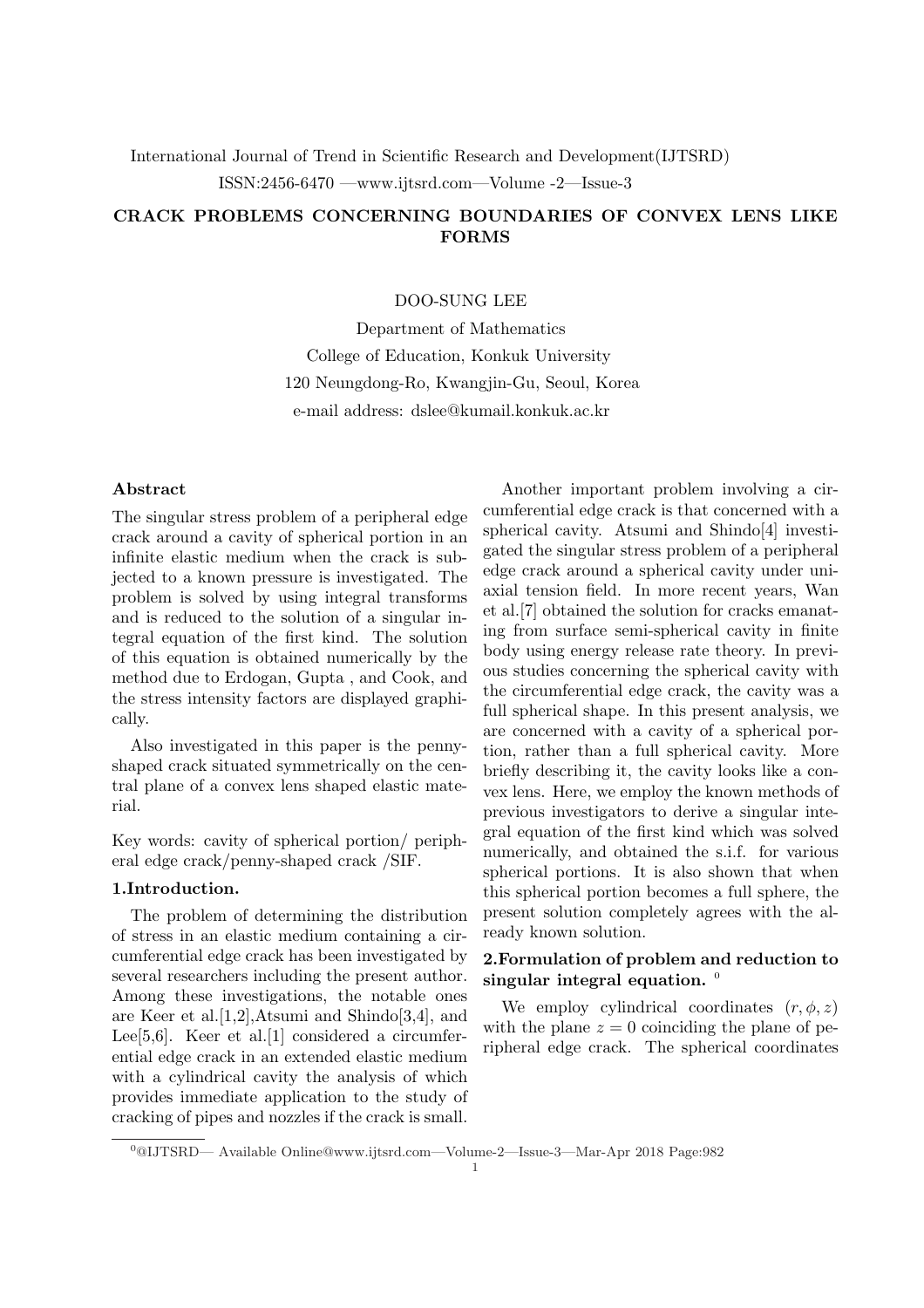$(\rho, \theta, \phi)$  are connected with the cylindrical coordinates by

$$
z = \rho \cos \theta
$$
,  $r = \rho \sin \theta$ .

Spherical coordinates  $(\zeta, \vartheta, \phi)$  whose origin is located at  $z = -\delta$ ,  $r = 0$ , and is the center of the upper spherical surface, are also used. The cavity is symmetrical with respect to the plane  $z=0.$ 

The crack occupies the region  $z = 0, 1 \leq$  $r \leq \gamma$ . So the radius of the spherical cavity is  $\zeta_0 = \sqrt{1+\delta^2}.$ 

The boundary conditions are:

On the plane  $z = 0$ , we want the continuity of the shear stress, and the normal displacement:

$$
u_z(r, 0^+) - u_z(r, 0^-) = 0, \qquad \gamma \le r < \infty, \ (2.1)
$$

$$
\sigma_{rz}(r, 0^+) - \sigma_{rz}(r, 0^-) = 0, \qquad 1 \le r < \infty.
$$
\n(2.2)

And the crack is subjected to a known pressure  $p(r)$ , i.e.,

$$
\sigma_{zz}(r, 0^+) = -p(r), \qquad 1 \le r \le \gamma. \tag{2.3}
$$

On the surface of the spherical cavity, stresses are zero:

$$
\sigma_{\zeta\zeta}(\zeta_0, \vartheta) = 0,\tag{2.4}
$$

$$
\sigma_{\zeta\vartheta}(\zeta_0, \vartheta) = 0. \tag{2.5}
$$

We can make use of the axially symmetric solution of the equations of elastic equilibrium due to Green and Zerna [8] which states that if  $\varphi(r, z)$ and  $\psi(r, z)$  are axisymmetric solutions of Laplace equation, then the equations

$$
2\mu u_r = \frac{\partial \varphi}{\partial r} + z \frac{\partial \psi}{\partial r},\qquad (2.6)
$$

$$
2\mu u_z = \frac{\partial \varphi}{\partial z} + z \frac{\partial \psi}{\partial z} - (3 - 4\nu)\psi, \qquad (2.7)
$$

where  $\mu$  is the modulus of rigidity and  $\nu$  is Poisson's ratio, provide a possible displacement field. The needed components of stress tensor are given by the equations

$$
\sigma_{rz} = \frac{\partial^2 \phi}{\partial r \partial z} + z \frac{\partial^2 \psi}{\partial r \partial z} - (1 - 2\nu) \frac{\partial \psi}{\partial r}, \qquad (2.8)
$$

$$
\sigma_{zz} = \frac{\partial^2 \phi}{\partial z^2} + z \frac{\partial^2 \psi}{\partial z^2} - 2(1 - \nu) \frac{\partial \psi}{\partial z}.
$$
 (2.9)

The functions  $\phi^{(1)}$  and  $\phi^{(2)}$  for the regions  $z > 0$ and  $z < 0$ , respectively, are chosen as follows:

$$
\phi^{(1)}(r,z) = (2\nu - 1) \int_0^\infty \xi^{-1} A(\xi) J_0(\xi r) e^{-\xi z} d\xi
$$

$$
+ \sum_{n=0}^\infty a_n \frac{P_n(\cos \theta)}{\rho^{n+1}}, \qquad (2.10)
$$

$$
\phi^{(2)}(r,z) = (2\nu - 1) \int_0^\infty \xi^{-1} A(\xi) J_0(\xi r) e^{\xi z} d\xi
$$

$$
- \sum_{n=0}^\infty a_n (-1)^n \frac{P_n(\cos \theta)}{\rho^{n+1}}.
$$
(2.11)

Here the superscripts (1) and (2) are taken for the region  $z > 0$  and  $z < 0$ , respectively. The functions  $\psi^{(1)}$  and  $\psi^{(2)}$  are chosen as follows:

$$
\psi^{(1)}(r,z) = \int_0^\infty A(\xi)J_0(\xi r)e^{-\xi z}d\xi
$$

$$
+\sum_{n=0}^\infty b_n \frac{P_n(\cos \theta)}{\rho^{n+1}}, \qquad (2.12)
$$

$$
\psi^{(2)}(r,z) = -\int_0^\infty A(\xi)J_0(\xi r)e^{\xi z}d\xi
$$

$$
+\sum_{n=0}^{\infty} b_n (-1)^n \frac{P_n(\cos \theta)}{\rho^{n+1}}.
$$
 (2.13)

Then we can immediately satisfy condition (2.2) by this choice of functions  $(2.10)-(2.13)$ .

Now the condition (2.1) requires

$$
\int_0^\infty A(\xi)J_0(\xi r)d\xi = 0, \quad r > \gamma. \tag{2.14}
$$

Equation (2.14) is automatically satisfied by setting

$$
A(\xi) = \int_1^{\gamma} t g(t) J_1(\xi t) dt.
$$
 (2.15)

0

<sup>0</sup>@IJTSRD— Available Online@www.ijtsrd.com—Volume-2—Issue-3—Mar-Apr 2018 Page:983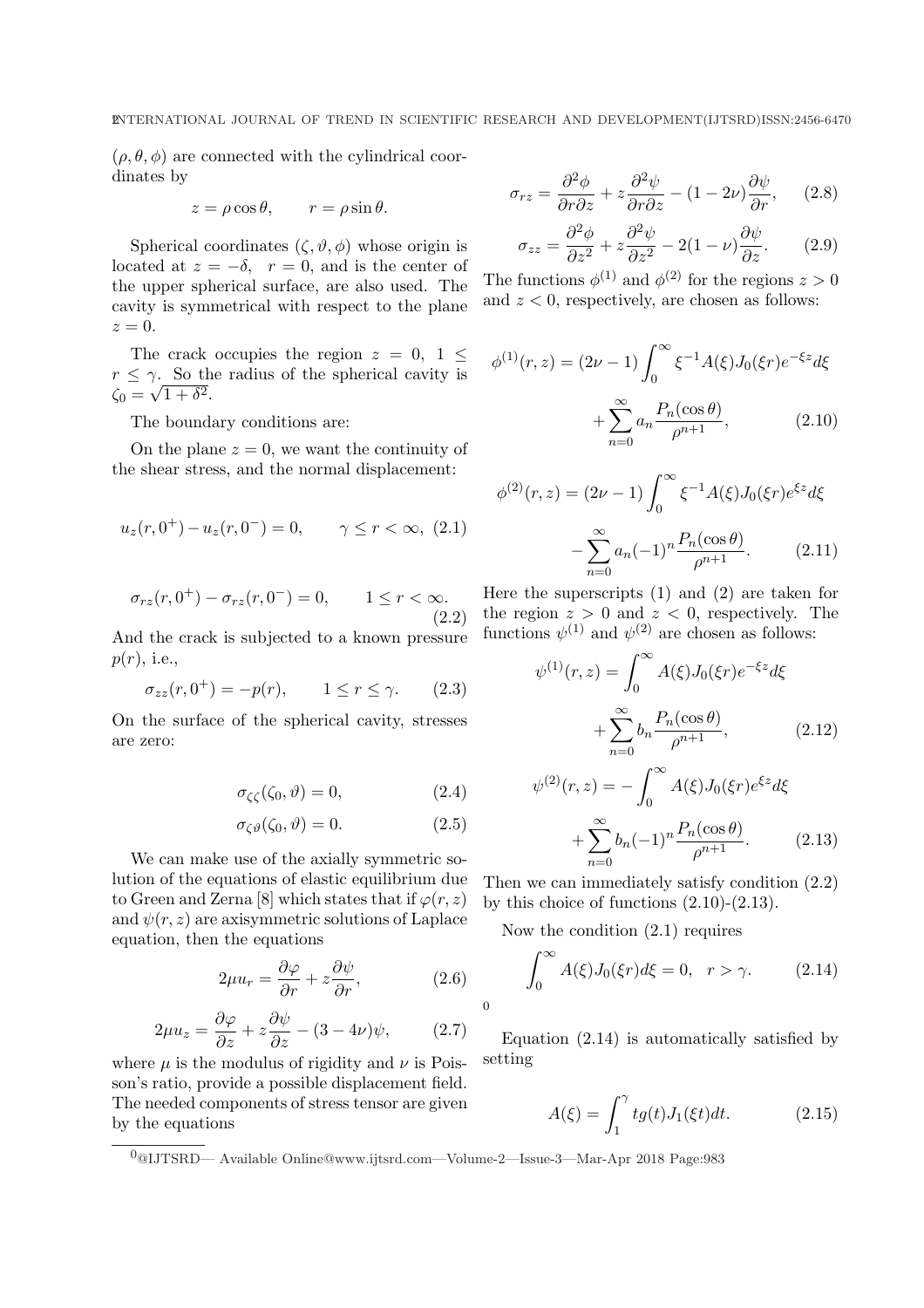Then from the boundary condition (2.3), we obtain

$$
\int_0^\infty \xi A(\xi) J_0(\xi r) d\xi - \sum_{n=0}^\infty a_{2n} \frac{(2n+1)^2 P_{2n}(0)}{r^{2n+3}}
$$

$$
-2(1-\nu) \sum_{n=0}^\infty b_{2n+1} \frac{P'_{2n+1}(0)}{r^{2n+3}} = -p(r),
$$

$$
1 \le r \le \gamma,
$$
 (2.16)

where prime indicates the differentiation with respect to the argument.

By substituting  $(2.15)$  into  $(2.16)$ , it reduces to

$$
-\frac{2}{\pi} \int_1^{\gamma} t g(t) R(r, t) dt - \sum_{n=0}^{\infty} r^{-(2n+3)} \{ P_{2n}(0) \times (2n+1)^2 a_{2n} + \alpha b_{2n+1} P'_{2n+1}(0) \} = -p(r),
$$
  

$$
1 \le r \le \gamma,
$$
 (2.17)

where

$$
R(r,t) = \frac{1}{r^2 - t^2} E\left(\frac{r}{t}\right), \quad t > r,
$$
  

$$
= \frac{r}{t} \frac{1}{r^2 - t^2} E\left(\frac{t}{r}\right) - \frac{1}{rt} K\left(\frac{t}{r}\right), \quad r > t.
$$
  
(2.18)

K and  $E$  in  $(2.18)$  are complete elliptic integrals of the first and the second kind, respectively and  $\alpha = 2(1-\nu).$ 

The solution will be complete, if the conditions on the surface of the spherical cavity are satisfied.

# 3.Conditions on the surface of the spherical cavity.

Equation (2.17) gives one relation connecting unknown coefficients  $a_n$  and  $b_n$ . The stress components besides (2.8) and (2.9) which are needed for the present analysis are given by the following equations

$$
\sigma_{\zeta\zeta} = \frac{\partial^2 \phi}{\partial \zeta^2} + \zeta \cos \vartheta \frac{\partial^2 \psi}{\partial \zeta^2} - 2(1 - \nu) \cos \vartheta \frac{\partial \psi}{\partial \zeta} + 2\nu \frac{\sin \vartheta}{\zeta} \frac{\partial \psi}{\partial \vartheta},
$$
(3.1)

$$
\sigma_{\zeta\vartheta} = \frac{1}{\zeta} \frac{\partial^2 \phi}{\partial \zeta \partial \vartheta} - \frac{1}{\zeta^2} \frac{\partial \phi}{\partial \vartheta} + \cos \vartheta \frac{\partial^2 \psi}{\partial \zeta \partial \vartheta} + (1 - 2\nu) \sin \vartheta \frac{\partial \psi}{\partial \zeta} - 2(1 - \nu) \frac{\cos \vartheta}{\zeta} \frac{\partial \psi}{\partial \vartheta}.
$$
 (3.2)

To satisfy boundary conditions on the spherical surface, it is needed to represent  $\phi, \psi$  in (2.10)- $(2.13)$  in terms of  $\zeta$ ,  $\vartheta$  variables. To do so we utilize the following formula whose validity is shown in the Appendix 1. An expression useful for the present analysis is the following

$$
\frac{P_n(\cos\theta)}{\rho^{n+1}} = \sum_{k=0}^{\infty} \binom{n+k}{k} \frac{P_{n+k}(\cos\theta)}{\zeta^{n+k+1}} \delta^k.
$$
\n(3.3)

Thus

$$
\sum_{n=0}^{\infty} a_n \frac{P_n(\cos \theta)}{\rho^{n+1}} = \sum_{n=0}^{\infty} a_n \sum_{k=0}^{\infty} {n+k \choose k}
$$

$$
\times \frac{P_{n+k}(\cos \theta)}{\zeta^{n+k+1}} \delta^k = \sum_{j=0}^{\infty} \frac{P_j(\cos \theta)}{\zeta^{j+1}} A_j, \quad (3.4)
$$

where

$$
A_j = \sum_{n=0}^{j} \frac{j!}{(j-n)!n!} a_n \delta^{j-n}.
$$
 (3.5)

Also

$$
\int_0^\infty \xi^{-1} A(\xi) J_0(\xi r) e^{-\xi z} d\xi = \int_1^\gamma t g(t)
$$

$$
\times \int_0^\infty \xi^{-1} J_0(\xi r) J_1(\xi t) e^{-\xi z} d\xi dt. \tag{3.6}
$$

If we make use of the formula in Whittaker and Watson[9,pp.395-396]

$$
\int_{-\pi}^{\pi} \exp\{-\xi(z+ix\cos u+iy\sin u)\} du = 2\pi e^{-\xi z}J_0(\xi r),
$$

 $<sup>0</sup>$  to the inner integral of  $(3.6)$ , it can be written</sup> as, if we are using the shortened notation

$$
\beta = z + ix \cos u + iy \sin u,
$$

then

$$
\int_0^\infty \xi^{-1} J_0(\xi r) J_1(\xi t) e^{-\xi z} d\xi
$$

$$
= \frac{1}{2\pi} \int_{-\pi}^{\pi} \int_0^\infty \xi^{-1} J_1(\xi t) e^{-\xi \beta} d\xi du
$$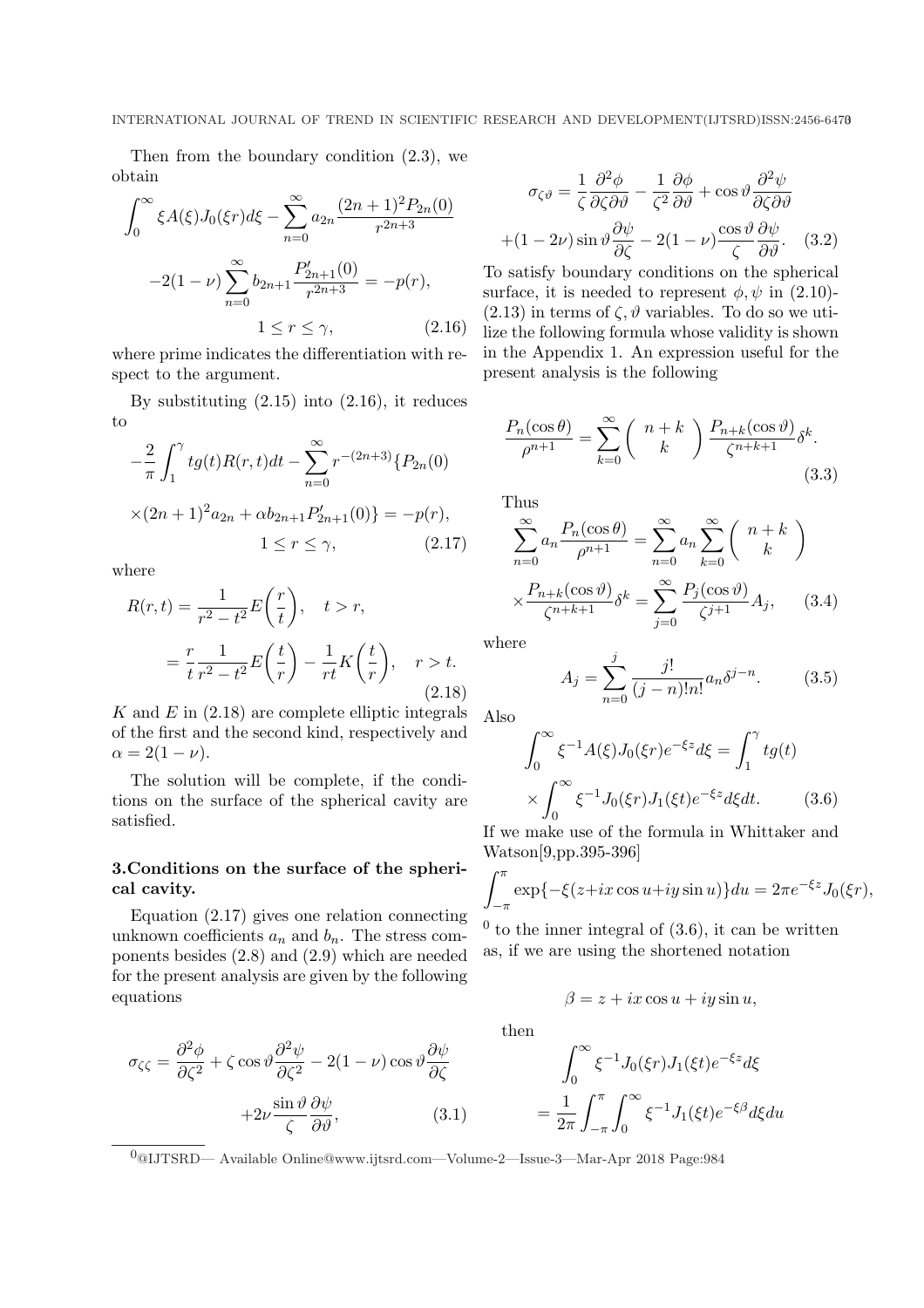$$
= \frac{1}{2\pi} \int_{-\pi}^{\pi} \frac{t}{\beta + \sqrt{\beta^2 + t^2}} du
$$
  

$$
= -\frac{1}{2\pi} \int_{-\pi}^{\pi} \left\{ \frac{\beta}{t} - \sqrt{1 + \frac{\beta^2}{t^2}} \right\} du
$$
  

$$
= -\frac{1}{2\pi} \int_{-\pi}^{\pi} \left\{ \frac{\beta}{t} - \sum_{n=0}^{\infty} \frac{(-\frac{1}{2})_n (-1)^n}{n!} \left(\frac{\beta}{t}\right)^{2n} \right\} du.
$$
  
(3.7)

As  $|\beta|$  <  $|t|$ , the above series expansion is valid. Next,

$$
\beta^{2n} = (-\delta + Z + ix \cos u + iy \sin u)^{2n} = (-\delta + \beta')^{2n}
$$

$$
= \sum_{k=0}^{2n} \binom{2n}{k} (-\delta)^{2n-k} (\beta')^k, \qquad (3.8)
$$

where  $(r, \phi, Z)$  is the cylindrical coordinates system centered at  $(r, z) = (0, -\delta)$ . We have the following formula from Whittaker and Watson[9,p.392]

$$
\int_{-\pi}^{\pi} (\beta')^n du = \int_{-\pi}^{\pi} (Z + ix \cos u + iy \sin u)^n du
$$

$$
= 2\pi \zeta^n P_n(\cos \vartheta). \tag{3.9}
$$

If we utilize  $(3.8)$  and  $(3.9)$  in  $(3.7)$ , it can be written as

$$
\int_0^\infty \xi^{-1} J_0(\xi r) J_1(\xi t) e^{-\xi z} d\xi
$$

$$
= \sum_{n=0}^\infty \frac{(-\frac{1}{2})_n (-1)^n}{n!} \frac{1}{t^{2n}}
$$

$$
\times \sum_{k=0}^{2n} {2n \choose k} (-\delta)^{2n-k} \zeta^k P_n(\cos \vartheta)
$$

$$
+ \delta - \frac{\zeta}{t} P_1(\cos \vartheta). \tag{3.10}
$$

Thus finally, from  $(3.4)$ ,  $(3.6)$  and  $(3.10)$ ,  $\phi^{(1)}$ can be written in terms of spherical coordinates  $(\zeta, \vartheta)$  as

$$
\phi^{(1)} = \sum_{k=0}^{\infty} P_k(\cos \vartheta) \left[ \frac{A_k}{\zeta^{k+1}} + \Phi_k \zeta^k \right]
$$

$$
+ \delta \int_1^{\gamma} t g(t) dt - \zeta P_1(\cos \vartheta) \int_1^{\gamma} g(t) dt,
$$

wher

$$
\Phi_k = -(\alpha - 1) \sum_{n = [(k+1)/2]}^{\infty} \frac{(-\frac{1}{2})_n (-1)^n}{n!}
$$

$$
\times \frac{(2n)!}{(2n-k)!k!}(-\delta)^{2n-k} \int_1^{\gamma} \frac{g(t)}{t^{2n-1}} dt, \qquad (3.11)
$$

and  $[(k+1)/2]$  is the greatest integer  $\leq (k+1)/2$ .

It is also necessary to express  $\psi^{(1)}$  in terms of spherical coordinates  $(\zeta, \vartheta)$ . Now, as in (3.4)

$$
\sum_{n=0}^{\infty} b_n \frac{P_n(\cos \theta)}{\rho^{n+1}} = \sum_{j=0}^{\infty} \frac{P_j(\cos \vartheta)}{\zeta^{j+1}} B_j, \quad (3.12)
$$

where

$$
B_j = \sum_{n=0}^{\infty} \frac{j!}{(j-n)!n!} b_n \delta^{j-n}.
$$

We first express following integral in  $(\rho, \theta)$  coordinates  $\int_{0}^{\infty}$ 

$$
\int_0^\infty A(\xi)J_0(\xi r)e^{-\xi z}d\xi = \int_1^\gamma tg(t)dt
$$

$$
\times \int_0^\infty J_1(\xi t)J_0(\xi r)e^{-\xi z}d\xi.
$$
(3.13)

The inner integral on the right-hand side of (3.13) is

$$
-\frac{1}{t} \int_0^\infty J_0(\xi r) e^{-\xi z} \frac{\partial}{\partial \xi} J_0(\xi t) d\xi = \frac{1}{t}
$$

$$
-\frac{1}{t} \int_0^\infty \{r J_1(\xi r) + z J_0(\xi r)\} e^{-\xi z} J_0(\xi t) d\xi.
$$
(3.14)

Using the equation in Erdélyi et al.  $[10]$ <sup>0</sup>

$$
J_0(\xi t) = \frac{2}{\pi} \int_t^\infty \frac{\sin(\xi x) dx}{\sqrt{x^2 - t^2}},
$$

equation (3.14) is equal to

$$
\frac{1}{t} + \frac{1}{t} \frac{2}{\pi} \int_{t}^{\infty} \frac{dx}{\sqrt{x^2 - t^2}}
$$
\n
$$
\times \Im \int_{0}^{\infty} \{r J_1(\xi r) + z J_0(\xi r)\} e^{-\xi (z+ix)} d\xi
$$
\n
$$
= \frac{1}{t} + \frac{1}{t} \frac{2}{\pi} \int_{t}^{\infty} \frac{1}{\sqrt{x^2 - t^2}} \Im \frac{-ix}{\sqrt{r^2 + (z+ix)^2}} dx
$$
\n
$$
= \frac{1}{t} - \frac{1}{t} \frac{2}{\pi} \int_{t}^{\infty} \frac{1}{\sqrt{x^2 - t^2}} \Im \frac{dx}{\sqrt{1 - 2\frac{\rho}{x} i \cos \theta + (\frac{\rho}{x} i)^2}}
$$
\n
$$
= \frac{1}{t} - \frac{1}{t} \sum_{n=0}^{\infty} (\frac{\rho}{t})^{2n+1} (-1)^n P_{2n+1}(\cos \theta) \frac{(\frac{1}{2})_n}{n!},
$$
\n(3.15)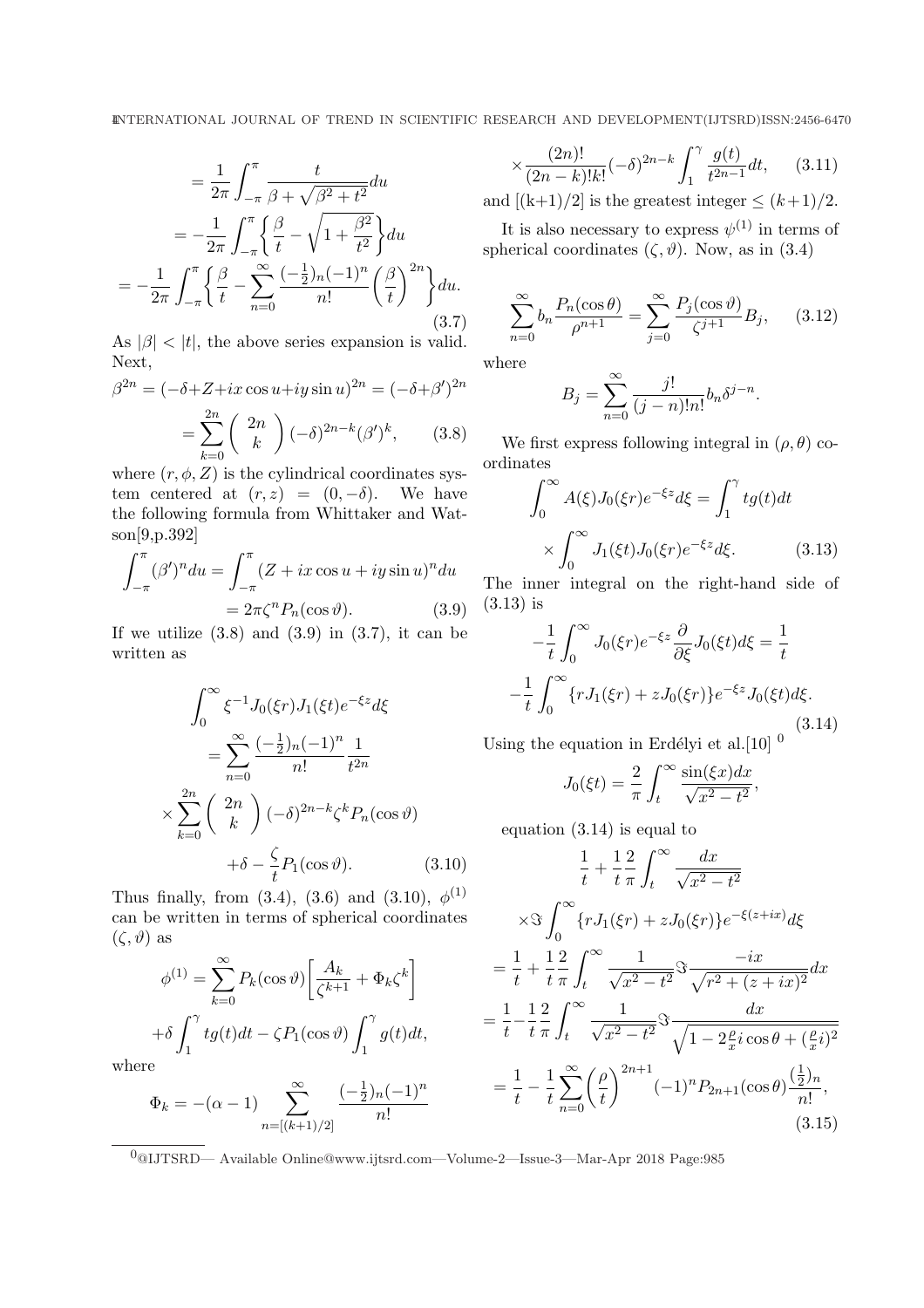where we used the generating function

$$
\frac{1}{\sqrt{1 - 2x\cos\theta + x^2}} = \sum_{n=0}^{\infty} P_n(\cos\theta) x^n.
$$

To express (3.15) in the  $(\zeta, \vartheta)$  spherical coordinates, we use the following formula whose validity is shown in the Appendix 2.

$$
\rho^{2n+1} P_{2n+1}(\cos \theta) = \sum_{k=0}^{2n+1} \frac{(2n+1)!}{k!(2n+1-k)!}
$$

$$
\times (-\delta)^{2n+1-k} \zeta^k P_k(\cos \vartheta). \tag{3.16}
$$

<sup>0</sup> If we use  $(3.16)$  in  $(3.15)$ , then with  $(3.12)$ , we get  $\psi^{(1)}$  in spherical coordinates  $(\zeta, \vartheta)$ 

$$
\psi^{(1)} = \sum_{k=0}^{\infty} P_k(\cos \vartheta) \left(\frac{B_k}{\zeta^{k+1}} + \Psi_k \zeta^k\right) + \int_1^{\gamma} g(t)dt,
$$
\n(3.17)

where

$$
\Psi_k = -\sum_{n=[k/2]}^{\infty} \frac{(-1)^n (\frac{1}{2})_n}{n!} \frac{(2n+1)!}{k!(2n+1-k)!}
$$

$$
\times (-\delta)^{2n+1-k} \int_1^{\gamma} \frac{g(t)}{t^{2n+1}} dt.
$$

Then if we substitute these values of  $\phi^{(1)}$  and  $\psi^{(1)}$  given by (3.11) and (3.17) into (3.2), and simplify the results by using the properties of Legendre polynomials, from the condition that on the spherical surface  $\zeta = \zeta_0$ , the shear stress  $\sigma_{\zeta\vartheta}=0$ , we obtain the following equation

$$
-A_{k+1}\frac{k+3}{\zeta_0^{k+4}} + \frac{B_k}{\zeta_0^{k+2}}\frac{\alpha - (k+1)^2}{2k+1}
$$

$$
-\frac{B_{k+2}}{\zeta_0^{k+4}}\frac{(k+3)(2\alpha + k + 2)}{2k+5}
$$

$$
+k\zeta_0^{k-1}\Phi_{k+1} + \zeta_0^{k-1}\Psi_k\frac{k(k+1-2\alpha)}{2k+1}
$$

$$
-\zeta_0^{k+1}\Psi_{k+2}\frac{k+2+\alpha - (k+2)(k+3)}{2k+5} = 0.
$$
(3.18)

Likewise, from the condition  $\sigma_{\zeta\zeta}(\zeta_0, \vartheta) = 0$ , we get following two equations,

$$
-A_0 \frac{2}{\zeta_0^3} - \frac{B_1}{\zeta_0^3} \frac{2(2\alpha + 1)}{3} - \frac{1}{3} \Psi_1(\alpha - 4) = 0,
$$
\n(3.19a)

$$
-A_{k+1} \frac{(k+2)(k+3)}{\zeta_0^{k+4}}
$$
  
+  $\frac{B_k}{\zeta_0^{k+2}} \frac{(k+1)\{2-\alpha-(k+1)(k+4)\}}{2k+1}$   
-  $\frac{B_{k+2}(k+2)(k+3)(2\alpha+k+2)}{2k+5}$   
-  $k(k+1)\zeta_0^{k-1}\Phi_{k+1}-\zeta_0^{k-1}\Psi_k \frac{k(k+1)(k+1-2\alpha)}{2k+1}$   
-  $\zeta_0^{k+1}\Psi_{k+2} \frac{(k+2)\{(k+2)(k-1)+\alpha-2\}}{2k+5} = 0.$  (3.19b)

Thus if we multiply  $(3.18)$  by  $k+2$  and subtract (3.19b) from the resulting equation we find

$$
B_k = -\frac{\zeta_0^{k+2}(2k+1)}{\alpha(2k+3) + 2k(k+1)} \left[ k(2k+3)\zeta_0^{k-1} \Phi_{k+1} + \zeta_0^{k-1} \Psi_k \frac{(2k+3)k(k+1-2\alpha)}{2k+1} + \zeta_0^{k+1} \Psi_{k+2} k(k+2) \right]
$$
\n(3.20)

.

If we solve  $(3.20)$  for  $b_i$  using the theorem which is in the Appendix 3 and the relation,

$$
\Phi_{k+1} = \frac{\alpha - 1}{k+1} \Psi_k,
$$

we find

$$
\frac{b_i}{\delta^i} = \sum_{k=0}^i \frac{i! (-1)^{i-k}}{(i-k)! k!} \frac{1}{\delta^k} [N_1(k)\Psi_k + N_2(k)\Psi_{k+2}],
$$
\n(3.21)

where

$$
N_1(k) = -\frac{\zeta_0^{2k+1}(2k+3)k}{\alpha(2k+3) + 2k(k+1)} \left(\frac{-\alpha + k^2}{k+1}\right),
$$

$$
N_2(k) = -\frac{\zeta_0^{2k+3}(2k+1)k(k+2)}{\alpha(2k+3) + 2k(k+1)}.
$$

Equation 
$$
(3.21)
$$
 can be written as

$$
b_i = -\sum_{k=0}^i \frac{i!(-1)^{i-k}}{(i-k)!k!} \frac{\delta^i}{\delta^k} \int_1^\gamma \frac{g(t)}{t} \times \sum_{n=0}^1 [N_{n+1}(k) f_{k+2n}\left(\frac{1}{2}, \frac{\delta}{t}\right) dt, \qquad (3.22)
$$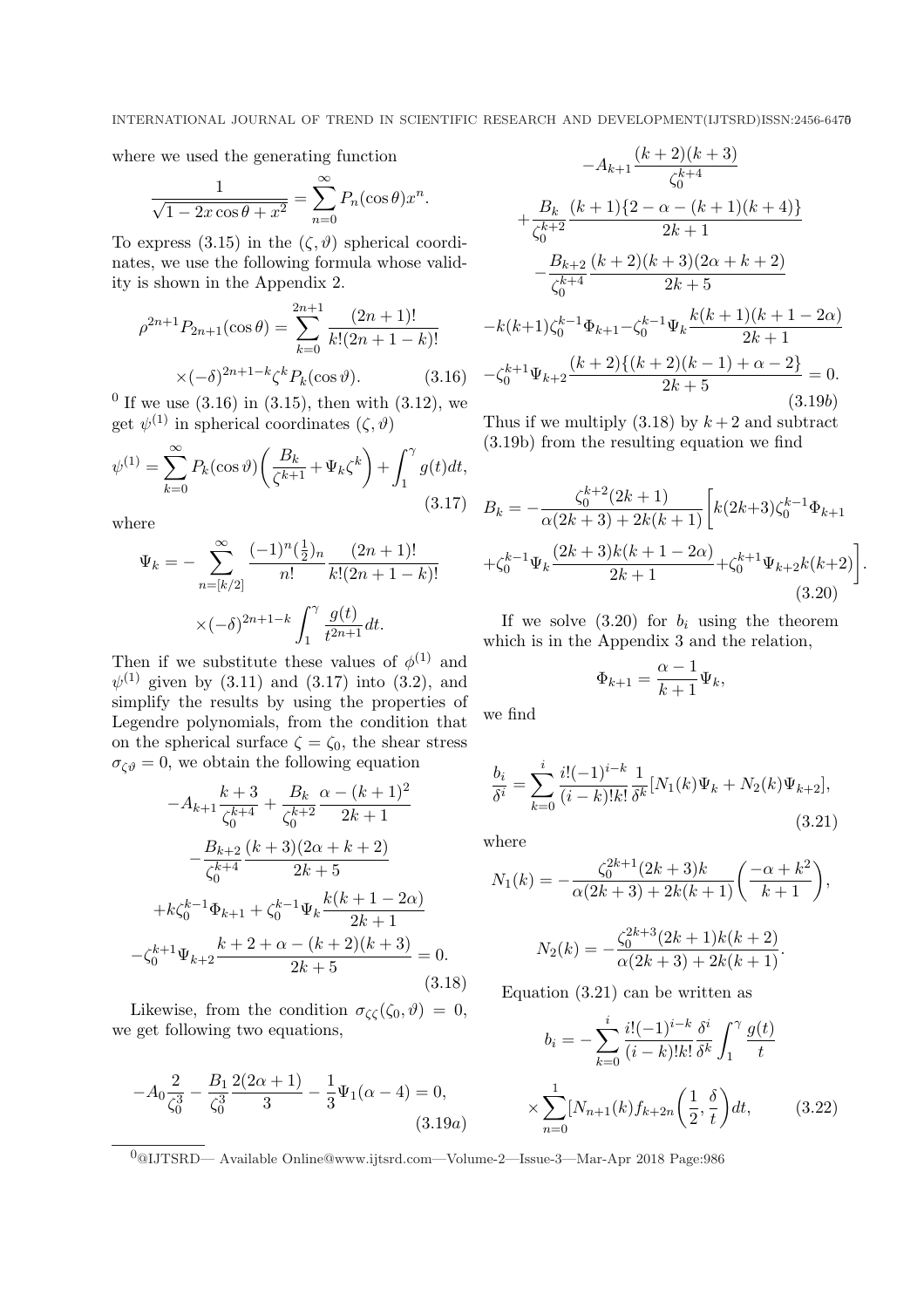where

$$
f_k(c, x) = \frac{(-\delta)^{1-k}}{k!} \sum_{\ell= [k/2]}^{\infty} \frac{(-1)^{\ell}(c)_{\ell} (2\ell+1)! x^{2\ell}}{(2\ell+1-k)! \ell!}
$$
  
with  $(c)_{\ell} = c(c+1)(c+2) \cdots (c+\ell-1).$   
Now from (3.19a,b) we have  

$$
A_{k+1} = M_1(k)\Psi_k + M_2(k)\Psi_{k+2} + M_3(k)\Psi_{k+4},
$$

where  $^0$ 

$$
M_1(k) = -\frac{\zeta_0^{2k+3}k(-\alpha + k^2)}{(k+2)(k+3)(2k+1)}
$$

$$
\times \left[ \frac{(2k+3)\tilde{g}(k)}{h(k)} + 1 \right],
$$

 $A_0 = \tilde{A}_1 \Psi_1 + \tilde{A}_2 \Psi_3,$ 

$$
M_2(k) = \frac{\zeta_0^{2k+5}}{k+3} \left[ -\frac{\tilde{g}(k)}{h(k)} k(k+1) + \frac{\tilde{g}(k-2)}{2k+5} \right]
$$

$$
+\frac{(k+2)(2k+7)(2\alpha+k+2)\{-\alpha+(k+2)^2\}}{(2k+5)h(k+2)}\bigg],
$$

$$
M_3(k) = \frac{\zeta_0^{2k+7}(k+2)(k+4)(2\alpha + k + 2)}{h(k+2)},
$$
  

$$
\tilde{A}_1 = -\frac{\zeta_0^3}{6} \left\{ \alpha - 4 - \frac{5(2\alpha + 1)(-\alpha + 1)}{h(1)} \right\},
$$
  

$$
\tilde{A}_2 = \frac{3(2\alpha + 1)\zeta_0^5}{h(1)},
$$

with

$$
\tilde{g}(k) = 2 - \alpha - (k+1)(k+4), h(k) = \alpha(2k+3) + 2k(k+1).
$$

In a similar way  $a_i's$  can be found from these equations as follows:

$$
a_{2i} = (\tilde{A}_1 \Psi_1 + \tilde{A}_2 \Psi_3) \delta^{2i}
$$
  
+ 
$$
\sum_{k=0}^{2i-1} \frac{(2i)!(-\delta)^{2i-k-1}}{(2i-1-k)!(k+1)!} \tilde{F}(k),
$$

where

$$
\tilde{F}(k) = -\int_1^{\gamma} \frac{g(t)}{t} \left[ M_1(k) f_k\left(\frac{1}{2}, \frac{\delta}{t}\right) + M_2(k) \right. \\
\times f_{k+2}\left(\frac{1}{2}, \frac{\delta}{t}\right) + M_3(k) f_{k+4}\left(\frac{1}{2}, \frac{\delta}{t}\right) \right] dt.
$$

Thus

$$
\sum_{i=0}^{\infty} a_{2i} \frac{(2i+1)^2 P_{2i}(0)}{r^{2i+3}} = \frac{a_0}{r^3} + \sum_{i=1}^{\infty} (\tilde{A}_1 \Psi_1 + \tilde{A}_2 \Psi_3)
$$

$$
\times \delta^{2i} \frac{(2i+1)^2 (-1)^i (\frac{1}{2})_i}{r^{2i+3} i!}
$$

$$
+ \sum_{i=1}^{\infty} \frac{(2i+1)^2 (-1)^i (\frac{1}{2})_i}{r^{2i+3} i!}
$$

$$
\times \sum_{k=0}^{2i-1} \frac{(2i)! (-\delta)^{2i-k-1}}{(2i-1-k)!(k+1)!} \tilde{F}(k).
$$

If we interchange the order of summation in the last term of the above equation, and use

$$
\Psi_1 = -\int_1^{\gamma} \frac{g(t)}{t} f_1\left(\frac{1}{2}, \frac{\delta}{t}\right) dt,
$$

$$
\Psi_3 = -\int_1^{\gamma} \frac{g(t)}{t} f_3\left(\frac{1}{2}, \frac{\delta}{t}\right) dt,
$$

we finally obtain

$$
\sum_{i=0}^{\infty} a_{2i} \frac{(2i+1)^2 P_{2i}(0)}{r^{2i+3}} = -\int_1^{\gamma} t g(t) T_1(r,t) dt,
$$

where

$$
T_1(r,t) = \frac{1}{r^3 t^2}
$$

$$
\times \left[ \sum_{k=0}^{\infty} \sum_{m=0}^{2} M_{m+1}(k) f_{k+2m}\left(\frac{1}{2}, \frac{\delta}{t}\right) h_k\left(\frac{\delta}{r}\right) + \left\{ \tilde{A}_1 f_1\left(\frac{1}{2}, \frac{\delta}{t}\right) + \tilde{A}_2 f_3\left(\frac{1}{2}, \frac{\delta}{t}\right) \right\} \left\{ 1 + j\left(\frac{\delta}{r}\right) \right\} \right],
$$
 with 
$$
\left\{ \begin{array}{ll} \delta \setminus & (-\delta)^{-k-1} \end{array} \right.
$$

$$
h_k\left(\frac{\delta}{r}\right) = \frac{(-\delta)^{-k-1}}{(k+1)!}
$$

$$
\times \sum_{i=[k/2+1]}^{\infty} \frac{(2i+1)^2(-1)^i(\frac{1}{2})_i(2i)!}{(2i-1-k)!i!} \left(\frac{\delta}{r}\right)^{2i},
$$

$$
j\left(\frac{\delta}{r}\right) = \sum_{i=1}^{\infty} \frac{(2i+1)^2(-1)^i(\frac{1}{2})_i}{i!} \left(\frac{\delta}{r}\right)^{2i}.
$$

Also,

$$
\sum_{i=0}^{\infty} b_{2i+1} \frac{P'_{2i+1}(0)}{r^{2i+3}} = -\sum_{i=0}^{\infty} \frac{(-1)^i \left(\frac{3}{2}\right)_i}{i!r^{2i+3}}
$$

$$
\times \sum_{k=0}^{2i+1} \frac{(2i+1)!(-\delta)^{2i-k+1}}{(2i+1-k)!k!}
$$

 $\fbox{0} \overline{\text{0}}$  0 al<br/>JTSRD— Available Online@www.ijtsrd.com—Volume-2—Issue-3—Mar-Apr 2018 Page:987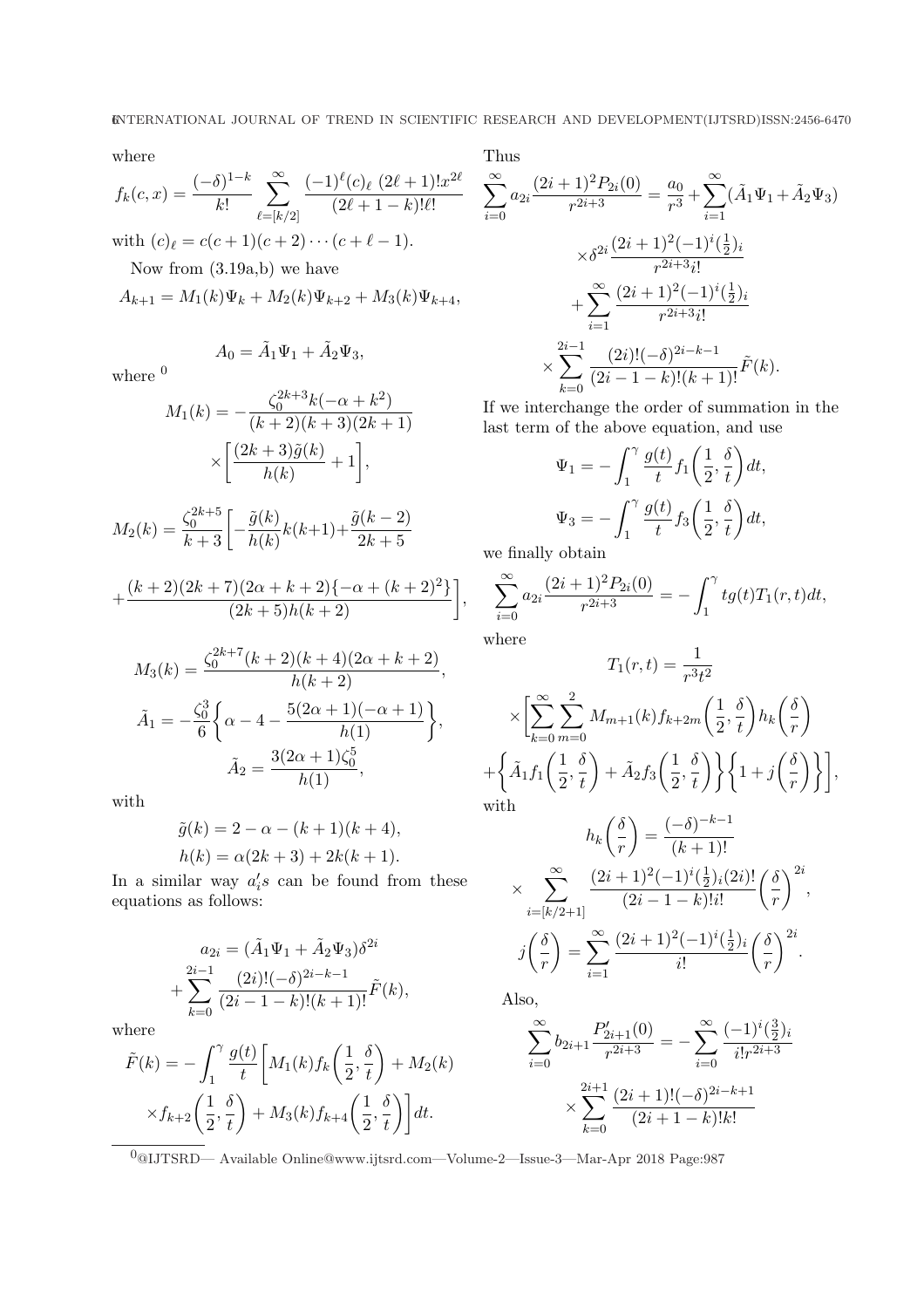$$
\times \int_1^\gamma \frac{g(t)}{t} \sum_{n=0}^1 N_{n+1}(k) f_{k+2n}\left(\frac{1}{2}, \frac{\delta}{t}\right) dt.
$$

If we change the order of summation in the above equation, we get

$$
\sum_{i=0}^{\infty} b_{2i+1} \frac{P'_{2i+1}(0)}{r^{2i+3}} = -\int_{1}^{\gamma} tg(t)T_2(r,t)dt,
$$

where

$$
T_2(r,t) = \frac{1}{t^2 r^3} \sum_{k=0}^{\infty} \sum_{n=0}^{1} N_{n+1}(k) f_k\left(\frac{3}{2}, \frac{\delta}{r}\right)
$$

$$
\times f_{k+2n}\left(\frac{1}{2}, \frac{\delta}{t}\right).
$$

Thus finally the singular integral equation (2.17) becomes

$$
\frac{2}{\pi} \int_1^{\gamma} t g(t) \{ R(r, t) + S(r, t) \} dt = p(r),
$$
  

$$
1 \le r \le \gamma,
$$
 (3.23)

where

$$
S(r,t) = -\frac{\pi}{2} \{T_1(r,t) + \alpha T_2(r,t)\}.
$$

When  $\delta = 0$ , we briefly show that this equation completely agrees with what Atsumi and Shindo obtained. Using

$$
\lim_{\delta \to 0} h_{2k-1} \left( \frac{\delta}{r} \right) = \frac{(-1)^k (\frac{1}{2})_k (2k+1)^2}{k!} \frac{1}{r^{2k}},
$$
\n
$$
\lim_{\delta \to 0} f_{2k-1} \left( \frac{1}{2}, \frac{\delta}{t} \right) = \frac{(-1)^{k-1} (\frac{1}{2})_{k-1}}{(k-1)!} \frac{1}{t^{2k-2}},
$$
\n
$$
A = \lim_{\delta \to 0} \sum_{k=0}^{\infty} \sum_{m=0}^{2} M_{m+1}(k) f_{k+2m} \left( \frac{1}{2}, \frac{\delta}{t} \right) h_k \left( \frac{\delta}{r} \right) =
$$
\n
$$
= \sum_{k=1}^{\infty} \frac{(-1)^k (\frac{1}{2})_k (2k+1)^2}{k! r^{2k}} +
$$
\n
$$
\times \frac{1}{(2k+1)(2k+2)} \left[ \frac{2k-1}{4k-1} \left\{ \frac{(4k+1)G(k)}{H(k)} + 1 \right\} \right] =
$$
\n
$$
\times F(k) \frac{(-1)^{k-1} (\frac{1}{2})_{k-1}}{(k-1)!} \frac{1}{t^{2k-2}} +
$$
\n
$$
+ (2k+1) \left\{ -\frac{G(k)}{H(k)} (2k-1)2k - \frac{(2k+1)(4k+5)(2\alpha+2k+1)}{H(k+1)(4k+3)} F(k+1) \right\} +
$$

$$
+\frac{G(k-1)}{4k+3}\left\{\frac{(-1)^k(\frac{1}{2})_k}{k!}\frac{1}{t^{2k}}\right\}
$$

$$
+\frac{(2k+1)^2(2k+2)(2k+3)(2\alpha+2k+1)}{H(k+1)}
$$

$$
\times \frac{(-1)^{k+1}(\frac{1}{2})_{k+1}}{(k+1)!}\frac{1}{t^{2k+2}}\right\},
$$

where  $<sup>0</sup>$ </sup>

$$
H(k) = \alpha(4k+1) + 4k(2k-1),
$$
  
\n
$$
G(k) = 2 - \alpha - 2k(2k+3),
$$
  
\n
$$
F(k) = -\alpha + (2k-1)^2.
$$
  
\n
$$
B = \lim_{\delta \to 0} \sum_{k=0}^{\infty} \sum_{n=0}^{1} N_{n+1}(k) f_k\left(\frac{3}{2}, \frac{\delta}{r}\right) f_{k+2n}\left(\frac{1}{2}, \frac{\delta}{t}\right)
$$
  
\n
$$
= \sum_{k=1}^{\infty} \frac{(-1)^k(\frac{3}{2})_k}{k!r^{2k}} \left[ -\frac{(2k+1)(4k+5)}{2(k+1)} \right]
$$
  
\n
$$
\times \frac{F(k+1)}{H(k+1)} \frac{(-1)^k(\frac{1}{2})_k}{k!} \frac{1}{t^{2k}} - \frac{(4k+3)(2k+1)(2k+3)}{H(k+1)}
$$
  
\n
$$
\times \frac{(-1)^{k+1}(\frac{1}{2})_{k+1}}{(k+1)!} \frac{1}{t^{2k+2}} \right] + \frac{1}{2H(1)} \left\{ -5F(1) + \frac{9}{t^2} \right\}.
$$

Thus

$$
A + \alpha B = \sum_{k=1}^{\infty} \frac{(-1)^k (\frac{1}{2})_k (2k+1)}{k! r^{2k}}
$$
  
\n
$$
\times \left[ \frac{(-1)^k (2k-1)(2k+1)}{H(k)k(k+1)} \left\{ k(k+1)F(k) - \frac{1}{t^2} \frac{1}{4(4k+3)} \left\{ (2k-1)(4k+3)2kG(k) - H(k)G(k-1) \right\} \right\} \frac{(\frac{1}{2})_{k-1}}{(k-1)!} \frac{1}{t^{2k-2}}
$$
  
\n
$$
+ (-1)^k \frac{F(k+1)(2k+1)}{H(k+1)(2k+2)} \left\{ (2k+3)(2k+2) \frac{1}{t^2} + F(k+1) \frac{4k+5}{4k+3} \right\} \frac{(\frac{1}{2})_k}{k!} \frac{1}{t^{2k}} \right\} + \frac{\alpha}{2H(1)} \left\{ \frac{9}{t^2} - 5F(1) \right\}
$$
  
\n
$$
= \sum_{k=1}^{\infty} \frac{2(2k+1)^2}{H(k)(k+1)} \left\{ k(k+1)F(k) - \frac{1}{t^2} \frac{1}{4(4k+3)} \right\}
$$
  
\n
$$
\times \left\{ (2k-1)(4k+3)2kG(k) - H(k)G(k-1) \right\}
$$
  
\n
$$
\times \frac{1}{(rt)^{2k-2}r^2} \left( \frac{(\frac{1}{2})_k}{k!} \right)^2
$$
  
\n
$$
+ \sum_{k=2}^{\infty} \frac{F(k)}{H(k)} \left\{ (2k+1)(2k-1) \frac{1}{t^2} + F(k) \frac{4k+1}{4k-1} \right\}
$$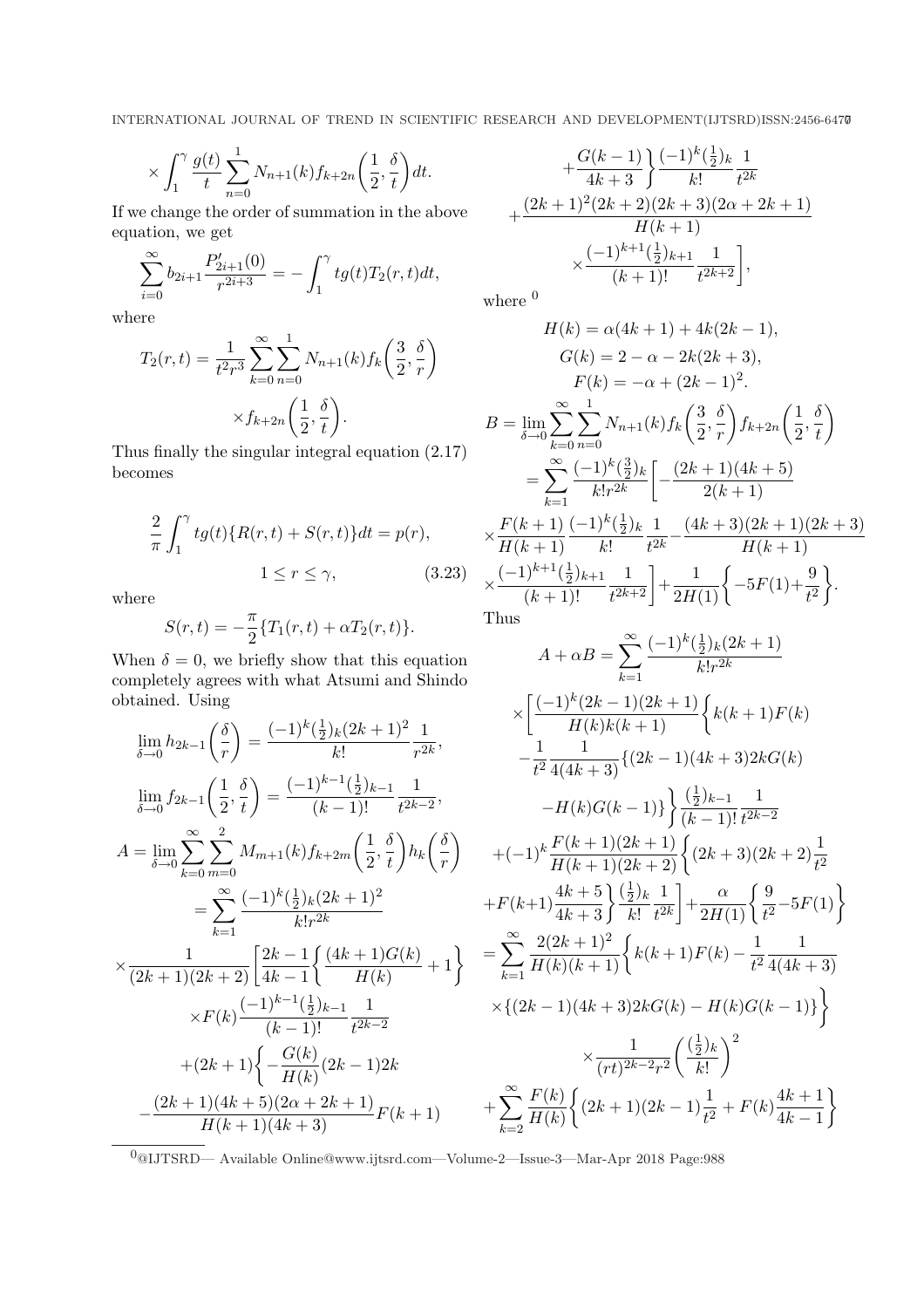$$
\times 2k \left(\frac{(\frac{1}{2})_k}{k!}\right)^2 \frac{1}{(rt)^{2k-2}} + \frac{\alpha}{2H(1)} \left\{-5F(1) + \frac{9}{t^2}\right\}.
$$
  
Using

$$
\tilde{A}_1 f_1\left(\frac{1}{2},0\right) + \tilde{A}_2 f_3\left(\frac{1}{2},0\right) = \tilde{A}_1 - \tilde{A}_2 \frac{1}{2t^2},
$$

we finally obtain

$$
-\frac{2}{\pi}S(r,t) = \frac{1+\nu}{3} \frac{1}{r^3 t^2} + \sum_{k=1}^{\infty} \frac{2}{H(k)} \left[ \frac{2(2k+1)^2}{(k+1)r^2} \right]
$$

$$
\times \left\{ k(k+1)F(k) - \frac{1}{t^2} \frac{1}{4(4k+3)} \{ (2k-1)(4k+3) \right\}
$$

$$
\times 2kG(k) - H(k)G(k-1) \right\} + kF(k) \left\{ (2k+2) \right\}
$$

$$
\times (2k-1) \frac{1}{t^2} + F(k) \frac{4k+1}{4k-1} \Big\} \Big]
$$

$$
\times \left( \frac{(2k-1)!!}{(2k)!!} \right)^2 \frac{1}{(rt)^{2k}r}.
$$

The above equation completely agrees with the where result by Atsumi and Shindo.

A quantity of physical interest is the stress intensity factor which is given as

$$
K = \lim_{r \to \gamma^+} \sqrt{2(r - \gamma)} \sigma_{zz}(r, 0).
$$

We choose  $p(r) = p_0$  and put  $\gamma - 1 = a$ . We let

$$
r = \frac{a}{2}(s+1) + 1
$$
,  $t = \frac{a}{2}(\tau+1) + 1$ , (3.24)

and in order to facilitate numerical analysis, assume  $q(t)$  to have the following form:

$$
g(t) = p_0(t-1)^{\frac{1}{2}}(\gamma - t)^{-\frac{1}{2}}\tilde{G}(t).
$$
 (3.25)

With the aid of (3.24),  $g(\tau)$  can be rewritten as

$$
g(\tau) = p_0 \tilde{G}(\tau) \left(\frac{1+\tau}{1-\tau}\right)^{\frac{1}{2}}.
$$
 (3.26)

The stress intensity factors  $K$  can therefore be expressed in terms of  $\tilde{G}(t)$  as

$$
K/p_0 = \sqrt{2a}\tilde{G}(\gamma), \qquad (3.27)
$$

or in terms of the quantity actually calculated

$$
K/p_0\sqrt{a} = \sqrt{2}\tilde{G}(\gamma).
$$
 (3.28)

#### 4.Numerical analysis.

In order to obtain numerical solution of (3.23), substitutions are made by the application of decreases steadily.

(3.24) and (3.26) to obtain the following expression:

$$
\frac{a}{\pi} \int_{-1}^{1} \left(\frac{1+\tau}{1-\tau}\right)^{\frac{1}{2}} \tilde{G}(\tau) \left[\frac{a}{2}(\tau+1)+1\right] [R(s,\tau) + S(s,\tau)] d\tau = 1, -1 < s < 1.
$$
 (4.1)

The numerical solution technique is based on the collocation scheme for the solution of singular integral equations given by Erdogan, Gupta, and Cook  $[11]$ . <sup>0</sup> This amounts to applying a Gaussian quadrature formula for approximating the integral of a function  $f(\tau)$  with weight function  $[(1+\tau)/(1-\tau)]^{\frac{1}{2}}$  on the interval [-1,1]. Thus, letting  $n$  be the number of quadrature points,

$$
\int_{-1}^{1} \left(\frac{1+\tau}{1-\tau}\right)^{\frac{1}{2}} f(\tau) d\tau \doteqdot \frac{2\pi}{2n+1} \sum_{k=1}^{n} (1+\tau_k) f(\tau_k),\tag{4.2}
$$

$$
\tau_k = \cos\left(\frac{2k-1}{2n+1}\right)\pi, \quad k = 1, \dots n. \tag{4.3}
$$

The solution of the integral equation is obtained by choosing the collocation points:

$$
s_i = \cos\left(\frac{2i\pi}{2n+1}\right), \quad i = 1, ..., n,
$$
 (4.4)

and solving the matrix system for  $G^*(\tau_k)$ :

$$
\sum_{k=1}^{n} [R(s_j, \tau_k) + S(s_j, \tau_k)] G^*(\tau_k) = \frac{2n+1}{2a},
$$
  

$$
j = 1, ..., n,
$$
 (4.5)

where

$$
\tilde{G}(\tau_k) = \frac{G^*(\tau_k)}{(1+\tau_k)[\frac{a}{2}(\tau_k+1)+1]}.
$$
 (4.6)

#### 5.Numerical results and consideration.

Numerical calculations have been carried out for  $\nu = 0.3$ . The values of normalized stress intensity factor  $K/p_0\sqrt{a}$  versus a are shown in Fig.1-3 for various values of  $\delta$ .

Fig.1 shows the variation of  $K/p_0\sqrt{a}$  with respect to a when  $\delta = 0$ .

This figure shows that as a increases, S.I.F.

<sup>0</sup>@IJTSRD— Available Online@www.ijtsrd.com—Volume-2—Issue-3—Mar-Apr 2018 Page:989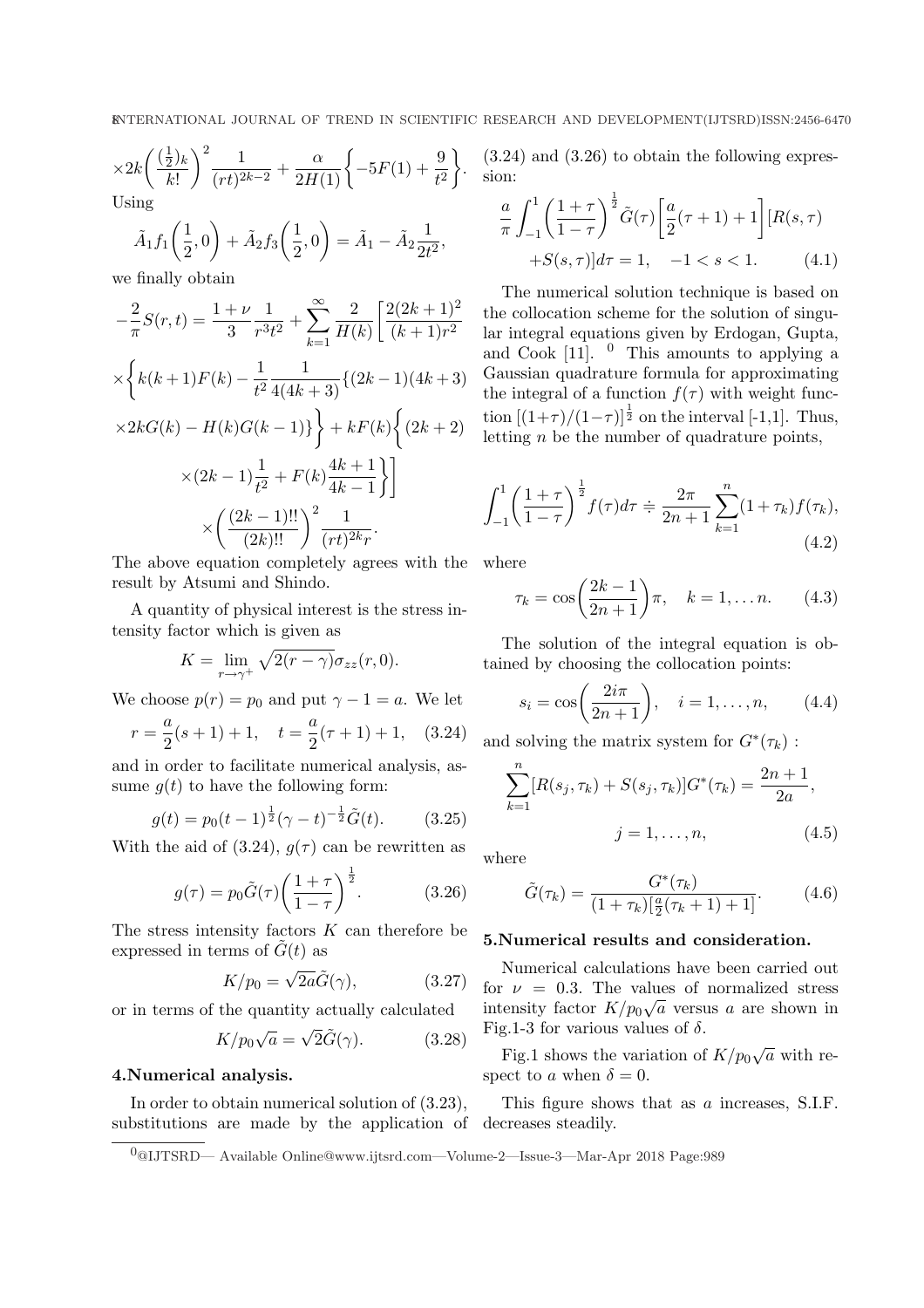Fig.2 and 3 deal with the cases when  $\delta = 0.3$  the overflow, computations could not be accomand  $\delta = 0.5$ , respectively. Here we omit units. We can see that the trend is similar. Theoretically the infinite series involved converges when  $\delta$  < 1 by comparison test. However, because of

plished beyond the values  $\delta > 0.5$ . And we found that the variation of SIF is very small with respect to the variation of  $\delta$ .

0





 $^0$ @IJTSRD— Available Online@www.ijtsrd.com—Volume-2—Issue-3—Mar-Apr 2018 Page:990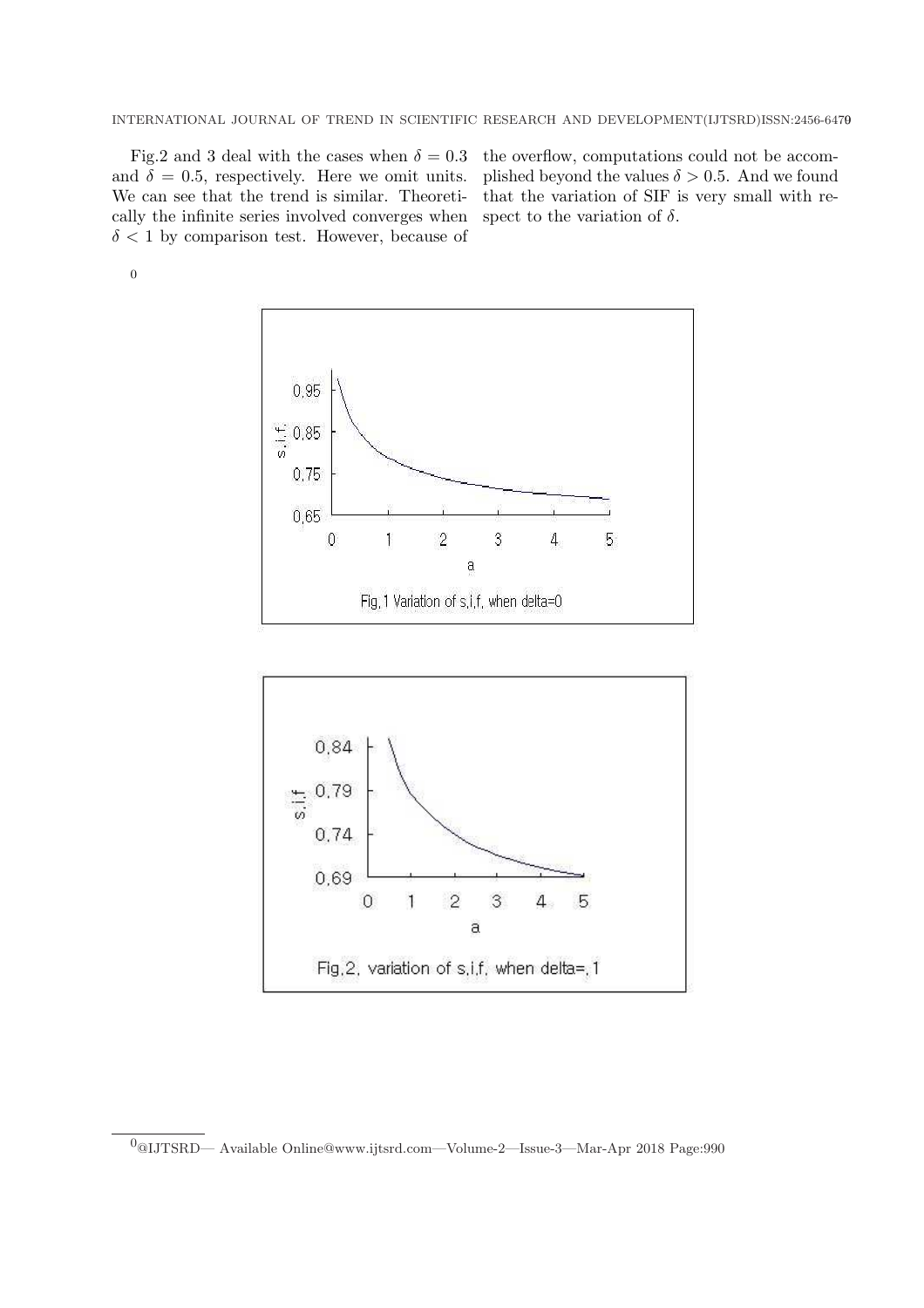

### 6.Penny-shaped crack.

In this section we are concerned with a pennyshaped crack in a convex lens shaped elastic material. The problem of determining the distribution of stress in an elastic sphere containing a penny-shaped crack or the mixed boundary value problems concerning a spherical boundary has been investigated by several researchers. Srivastava and Dwivedi [12] considered the problem of a penny-shaped crack in an elastic sphere, whereas Dhaliwal et al. [13] solved the problem of a penny-shaped crack in a sphere embedded in an infinite medium. On the other hand, Srivastav and Narain [14] investigated the mixed boundary value problem of torsion of a hemisphere.

7.Formulation of problem and reduction to a Fredholm integral equation of the second kind.  $\overset{0}{\phantom{a}}$  We employ cylindrical coordinates  $(r, \phi, z)$  with the plane  $z = 0$  coinciding the plane of the penny shaped crack. The center of the crack is located at  $(r,z)=(0,0)$ . As before, spherical coordinates  $(\rho, \theta, \phi)$  are connected with the cylindrical coordinates by

$$
z = \rho \cos \theta
$$
,  $r = \rho \sin \theta$ .

Spherical coordinates  $(\zeta, \vartheta, \phi)$  whose origin is at  $z = -\delta$ ,  $r = 0$ , and is the center of the upper spherical surface of the convex elastic body, is

also used. The elastic body is symmetrical with respect to the plane  $z = 0$ .

The crack occupies the region  $z = 0, 0 \leq$  $r \leq 1$ . The radius of the spherical portion is  $\zeta_0 = \sqrt{\gamma^2 + \delta^2}$ . The boundary conditions are:

On the plane  $z = 0$ , we want the continuity of the shear stress, and the normal displacement:

$$
u_z(r, 0^+) - u_z(r, 0^-) = 0, \qquad 1 \le r \le \gamma, \tag{7.1}
$$

$$
\sigma_{rz}(r, 0^+) - \sigma_{rz}(r, 0^-) = 0, \qquad 0 \le r \le \gamma. \tag{7.2}
$$

And the crack is subjected to a known pressure  $p(r)$ , i.e.,

$$
\sigma_{zz}(r, 0^+) = -p(r), \qquad 0 \le r \le 1. \tag{7.3}
$$

On the surface of the spherical portion, stresses are zero:

$$
\sigma_{\zeta\zeta}(\zeta_0, \vartheta) = 0,\tag{7.4}
$$

$$
\sigma_{\zeta\vartheta}(\zeta_0, \vartheta) = 0. \tag{7.5}
$$

We can make use of  $(2.6)-(2.9)$  also, for the present case. The functions  $\phi^{(1)}$  and  $\phi^{(2)}$  for the regions  $z > 0$  and  $z < 0$ , respectively, are chosen as follows:

$$
\phi^{(1)}(r,z) = (2\nu - 1) \int_0^\infty \xi^{-1} A(\xi) J_0(\xi r) e^{-\xi z} d\xi
$$

<sup>0</sup>@IJTSRD— Available Online@www.ijtsrd.com—Volume-2—Issue-3—Mar-Apr 2018 Page:991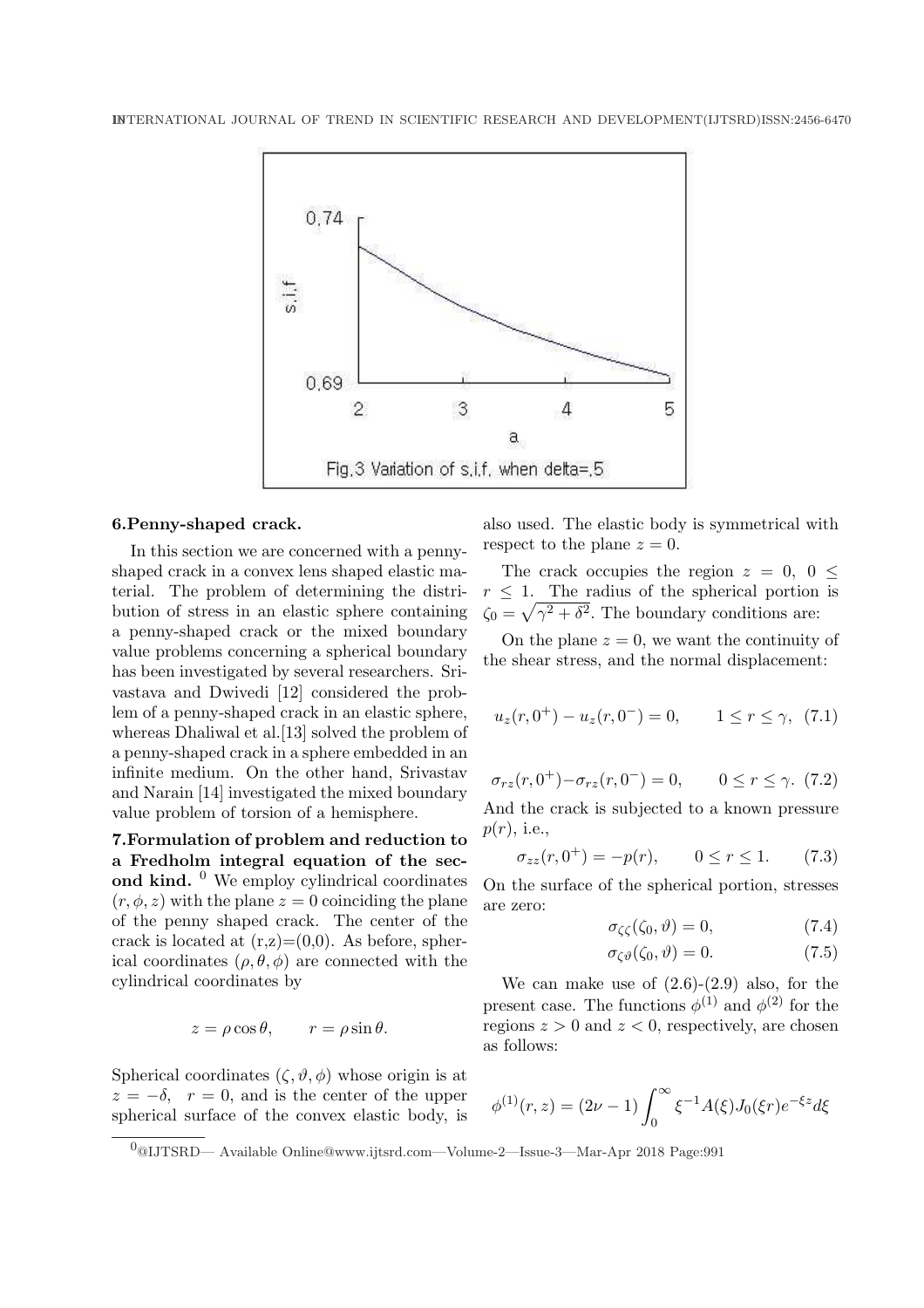$$
+\sum_{n=0}^{\infty} a_n \rho^n P_n(\cos \theta),\tag{7.6}
$$

$$
\phi^{(2)}(r,z) = (2\nu - 1) \int_0^\infty \xi^{-1} A(\xi) J_0(\xi r) e^{\xi z} d\xi
$$

$$
- \sum_{n=0}^\infty a_n (-1)^n \rho^n P_n(\cos \theta). \tag{7.7}
$$

Here the superscripts (1) and (2) are taken for the region  $z > 0$  and  $z < 0$ , respectively. The functions  $\psi^{(1)}$  and  $\psi^{(2)}$  are chosen as follows:

$$
\psi^{(1)}(r,z) = \int_0^\infty A(\xi) J_0(\xi r) e^{-\xi z} d\xi
$$

$$
+ \sum_{n=0}^\infty b_n \rho^n P_n(\cos \theta), \tag{7.8}
$$

$$
\psi^{(2)}(r,z) = -\int_0^\infty A(\xi)J_0(\xi r)e^{\xi z}d\xi
$$

$$
+\sum_{n=0}^\infty b_n(-1)^n\rho^n P_n(\cos\theta). \tag{7.9}
$$

Then we can immediately satisfy condition (7.2) by these choice of functions (7.6)-(7.9).

Now the condition (7.1) requires

$$
\int_0^\infty A(\xi) J_0(\xi r) d\xi = 0, \ \ r > 1.
$$
 (7.10)

Equation (7.10) is automatically satisfied by setting

$$
A(\xi) = \int_0^1 g(t) \sin(\xi t) dt, \ g(0) = 0. \tag{7.11}
$$

Then from the boundary condition (7.3), we obtain

$$
\int_0^\infty \xi A(\xi) J_0(\xi r) d\xi - \sum_{n=0}^\infty a_{2n} (2n)^2 P_{2n}(0) r^{2n-2}
$$

$$
-2(1-\nu) \sum_{n=0}^\infty b_{2n+1} P'_{2n+1}(0) r^{2n} = -p(r),
$$

$$
0 \le r \le 1,
$$
(7.12)

where the prime indicates the differentiation with respect to the argument.  $\theta$ 

By substituting (7.11) into (7.12), it reduces  $\pm$  to

$$
g(t) - \frac{2}{\pi} \sum_{n=0}^{\infty} (-1)^n \{2nt^{2n-1} a_{2n}
$$

$$
+ \alpha b_{2n+1} t^{2n+1} \} = h(t), \quad 0 \le r \le 1, \quad (7.13)
$$

wher

$$
h(t) = -\frac{2}{\pi} \int_0^t \frac{rp(r)}{\sqrt{t^2 - r^2}} dr.
$$

The solution will be complete, if the conditions on the surface of the spherical portion are satisfied.

## 8.Conditions on the surface of the sphere.

Equation (7.13) gives one relation connecting unknown coefficients  $a_n$  and  $b_n$ . The stress components besides (2.8) and (2.9) which are needed for the present analysis are given by (3.1) and (3.2). To satisfy boundary conditions on the spherical surface, it is needed to represent  $\phi, \psi$ in (7.6)-(7.9) in terms of  $\zeta$ ,  $\vartheta$  variables. To do so we utilize the following formula in the Appendix 2. An expression useful for the present analysis is the following

$$
P_n(\cos \theta)\rho^n = \sum_{k=0}^n {n \choose k} P_k(\cos \theta) \zeta^k (-\delta)^{n-k}.
$$
\n(8.1)

Thus

$$
\sum_{n=0}^{\infty} a_n P_n(\cos \theta) \rho^n = \sum_{n=0}^{\infty} a_n \sum_{k=0}^{\infty} \binom{n}{k} P_k(\cos \vartheta)
$$

$$
\times \zeta^{k}(-\delta)^{n-k} = \sum_{j=0}^{\infty} P_j(\cos \vartheta) \zeta^{j} A_j, \qquad (8.2)
$$

where

$$
A_j = \sum_{n=j}^{\infty} \frac{n!}{(n-j)!j!} a_n (-\delta)^{n-j}.
$$
 (8.3)

Also

$$
-\frac{\partial}{\partial t}\int_0^\infty \xi^{-1}A(\xi)J_0(\xi r)e^{-\xi z}d\xi
$$

$$
= -\int_0^1 g(t) \int_0^\infty J_0(\xi r) \cos(\xi t) e^{-\xi z} d\xi dt. \quad (8.4)
$$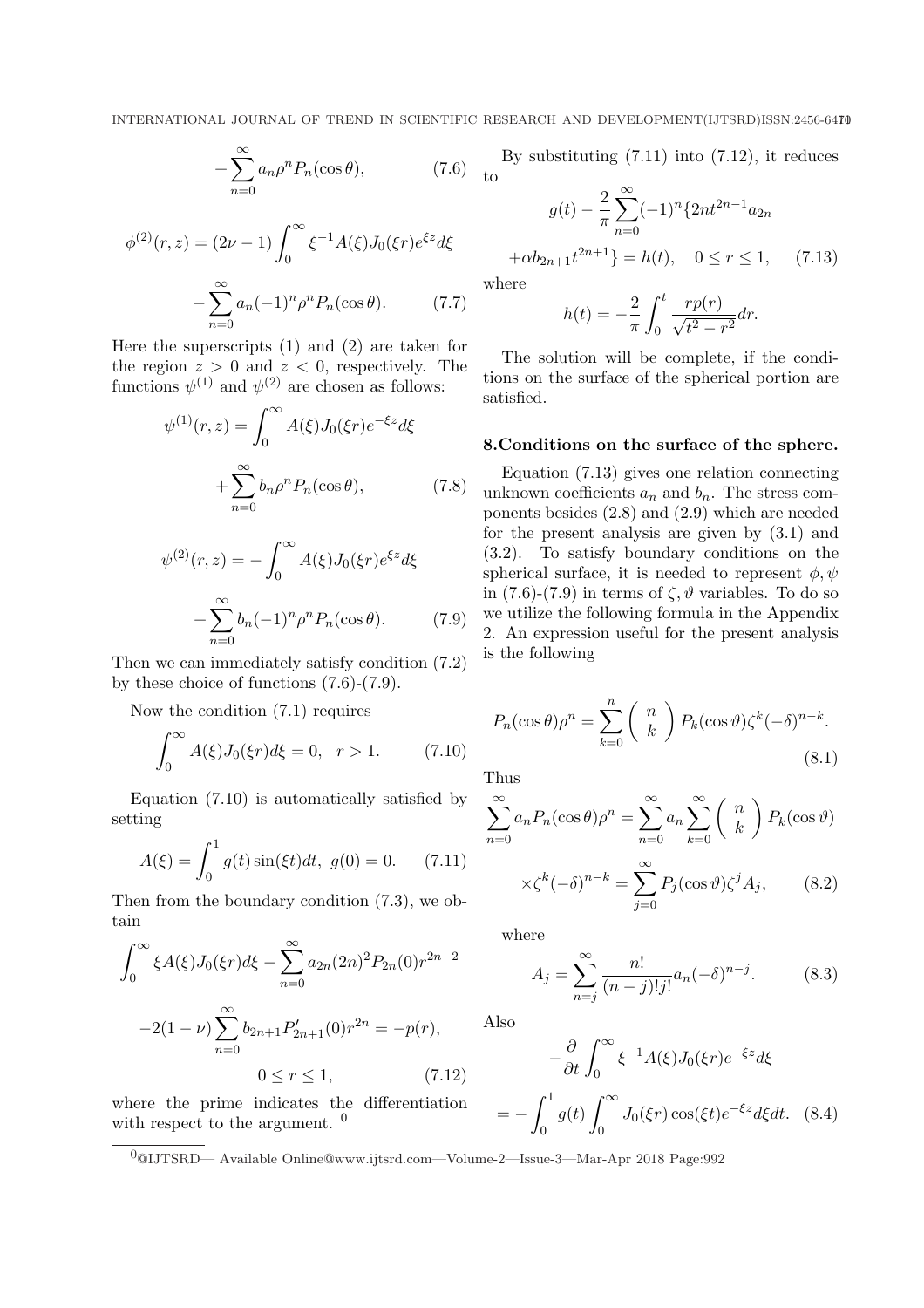The inner integral of the above equation is

$$
\int_0^\infty J_0(\xi r) \cos(\xi t) e^{-\xi z} d\xi
$$
  
=  $\Re \int_0^\infty J_0(\xi r) e^{-\xi(z+it)} d\xi$   
=  $\Re \frac{1}{\sqrt{r^2 + (z+it)^2}}$   
=  $\Re \frac{1}{\rho \sqrt{1 - 2 \cos \theta(\frac{-it}{\rho}) + (\frac{-it}{\rho})^2}}$   
=  $\frac{1}{\rho} \sum_{n=0}^\infty \left(\frac{t}{\rho}\right)^{2n} (-1)^n P_{2n}(\cos \theta).$  (8.5)

Thus finally, from (8.2), and using the formula in Appendix,  $\phi^{(1)}$  can be written in terms of spherical coordinates  $(\zeta, \vartheta)$  as

$$
\phi^{(1)} = \sum_{k=0}^{\infty} P_k(\cos \vartheta) \left[ \frac{\Phi_k}{\zeta^{k+1}} + A_k \zeta^k \right], \qquad (8.6)
$$

where

=

$$
\Phi_k = -(\alpha - 1) \sum_{n=0}^{\lfloor k/2 \rfloor} \frac{k!}{(2n)!(k - 2n)!} \delta^{k - 2n}
$$

$$
\times (-1)^n \int_0^1 \frac{g(t)t^{2n+1}}{2n+1} dt. \tag{8.7}
$$

It is also necessary to express  $\psi^{(1)}$  in terms of spherical coordinates  $(\zeta, \vartheta)$ . Now, as in (8.2)

$$
\sum_{n=0}^{\infty} b_n P_n(\cos \theta) \rho^n = \sum_{j=0}^{\infty} P_j(\cos \theta) \zeta^j B_j, \quad (8.8)
$$

where

$$
B_j = \sum_{n=j}^{\infty} \frac{n!}{j!(n-j)!} b_n(-\delta)^{n-j}.
$$
 (8.9)

<sup>0</sup> We first express following integral in  $(\rho, \theta)$  coordinates

$$
\int_0^\infty A(\xi)J_0(\xi r)e^{-\xi z}d\xi = \int_0^1 g(t)dt
$$

$$
\times \int_0^\infty \sin(\xi t)J_0(\xi r)e^{-\xi z}d\xi.
$$
(8.10)

The inner integral on the right-hand side of (8.10) is

$$
- \Im \int_0^\infty J_0(\xi r) e^{-\xi(z+it)} d\xi
$$
  
= 
$$
\sum_{n=0}^\infty \frac{P_{2n+1}(\cos \theta)}{\rho^{2n+2}} (-1)^n t^{2n+1}.
$$
 (8.11)

To express  $(8.11)$  in the  $(\zeta, \vartheta)$  spherical coordinates, we use the following formula in the Appendix 1.

$$
\frac{P_{2n+1}(\cos\theta)}{\rho^{2n+1}} = \sum_{k=0}^{\infty} \frac{(2n+1+k)!}{k!(2n+1)!}
$$

$$
\times \delta^k \frac{P_{2n+1+k}(\cos\vartheta)}{\zeta^{2n+2+k}}.
$$
(8.12)

If we use (8.8) and (8.12), we get  $\psi^{(1)}$  in spherical coordinates  $(\zeta, \vartheta)$  as

$$
\psi^{(1)} = \sum_{k=0}^{\infty} P_k(\cos \vartheta) \left(\frac{\Psi_k}{\zeta^{k+1}} + B_k \zeta^k\right) + B_0,
$$
\n(8.13)

where

$$
\Psi_k = \sum_{n=0}^{[(k-1)/2]} \frac{k!}{(2n+1)!(k-2n-1)!} \delta^{k-2n-1} \times (-1)^n \int_0^1 g(t) t^{2n+1} dt.
$$
 (8.14)

Then if we substitute these values of  $\phi^{(1)}$  and  $\psi^{(1)}$  given by (8.6) and (8.13) into (3.2), and simplify the results by using the properties of Legendre polynomials, from the condition that on the spherical surface  $\zeta = \zeta_0$ ,  $\sigma_{\zeta\vartheta} = 0$ , we obtain the following equation

$$
A_{k+1}k\zeta_0^{k-1} - B_{k+2}\zeta_0^{k+1} \frac{\alpha - (k+2)^2}{2k+5}
$$

$$
-B_k\zeta_0^{k-1} \frac{k(2\alpha - k - 1)}{2k+1} - \frac{k+3}{\zeta_0^{k+4}} \Phi_{k+1}
$$

$$
-\frac{\Psi_{k+2}}{\zeta_0^{k+4}} \frac{(k+3)(k+2+2\alpha)}{2k+5} + \frac{\Psi_k}{\zeta_0^{k+2}} \frac{\alpha - (k+1)^2}{2k+1}
$$

$$
= 0. \tag{8.15}
$$

Likewise, from the condition  $\sigma_{\zeta\zeta}(\zeta_0,\vartheta)=0$ , we get the following equation,

$$
-A_{k+1}k(k+1)\zeta_0^{k-1}
$$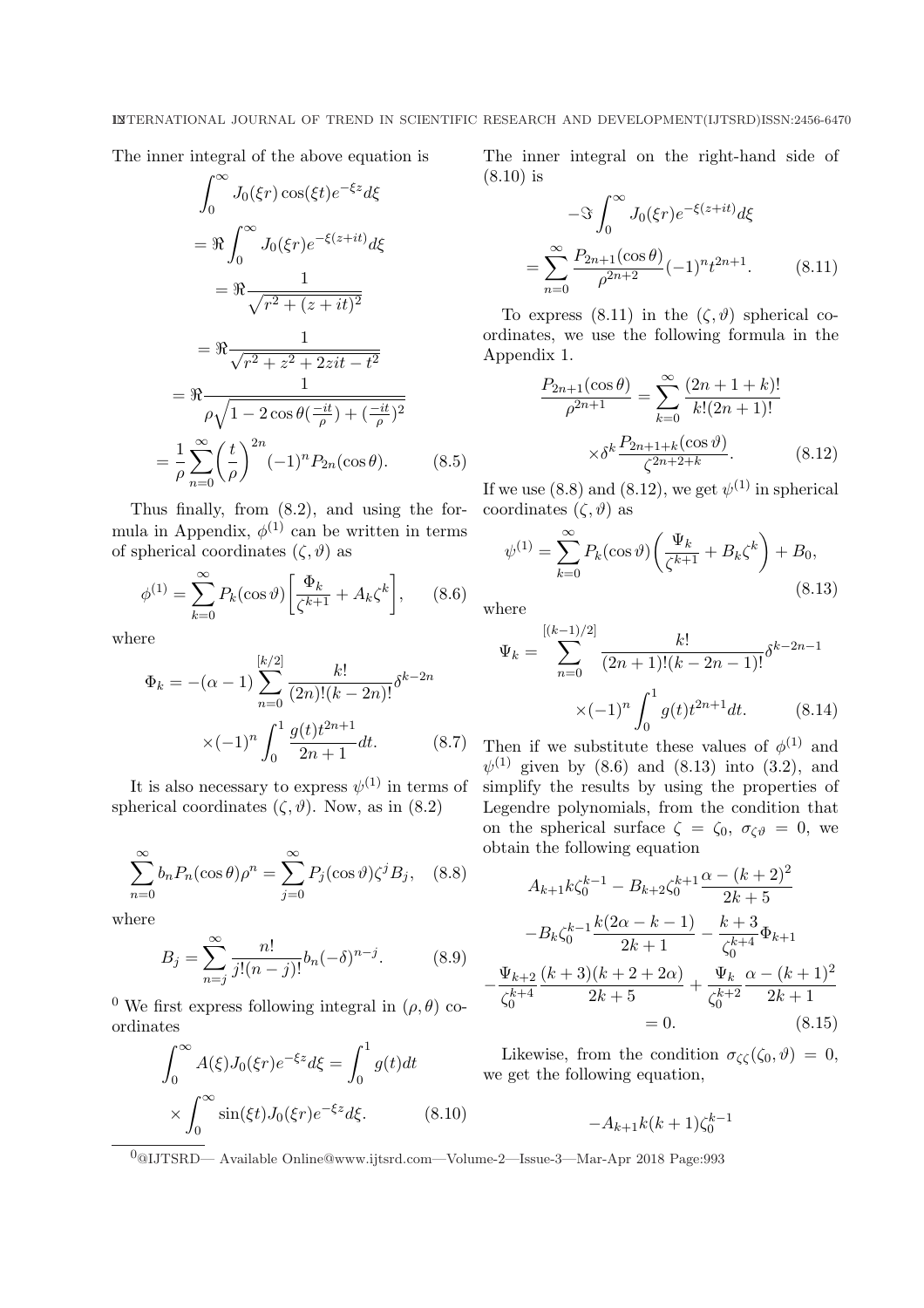$$
+B_{k+2}\zeta_0^{k+1}\frac{(k+2)\{2-\alpha-(k-1)(k+2)\}}{2k+5}
$$
  
+
$$
B_k\zeta_0^{k-1}\frac{k(k+1)(2\alpha-k-1)}{(2k+1)}
$$
  

$$
-\frac{(k+2)(k+3)}{\zeta_0^{k+4}}\Phi_{k+1}
$$
  

$$
-\Psi_{k+2}\frac{(k+2)(k+3)(k+2+2\alpha)}{\zeta_0^{k+4}(2k+5)}
$$
  

$$
-\Psi_k\frac{(k+1)\{(k+4)(k+1)+\alpha-2\}}{\zeta_0^{k+2}(2k+1)}
$$
  
= 0. (8.16)

Thus if we multiply  $(8.15)$  by  $k + 1$  and add (8.16), from the resulting equation we find

$$
B_{k+2} = \frac{(2k+5)}{\zeta_0^{k+1}\{-\alpha(2k+3) + 2(k+2)(k+3)\}}\times \left[\frac{(k+3)(2k+3)}{\zeta_0^{k+4}}\Phi_{k+1} + \Psi_{k+2}\frac{(2k+3)(k+3)(k+2+2\alpha)}{\zeta_0^{k+4}(2k+5)} + \frac{\Psi_k}{\zeta_0^{k+2}}(k+1)(k+3)\right].
$$
 (8.17)

 $<sup>0</sup>$  Using the relation</sup>

$$
\Phi_{k+1} = -\frac{\alpha - 1}{k+2} \Psi_{k+2},
$$

 $B_{k+2}$  is

$$
B_{k+2} = \frac{(2k+5)}{\zeta_0^{k+1}\{-\alpha(2k+3) + 2(k+2)(k+3)\}}
$$

$$
\times \left[\Psi_{k+2} \frac{(2k+3)(k+3)((k+3)^2 - \alpha)}{\zeta_0^{k+4}(2k+5)(k+2)} + \frac{\Psi_k}{\zeta_0^{k+2}}(k+1)(k+3)\right].
$$
 (8.18)

From (8.15) we have

$$
A_{k+3} = \frac{\Psi_k}{\zeta_0^{2k+3}} L(k) + \frac{\Psi_{k+2}}{\zeta_0^{2k+5}} M(k) + \frac{\Psi_{k+4}}{\zeta_0^{2k+7}} N(k),
$$

where

$$
L(k) = (k+1)(k+3)\frac{(2\alpha - k - 3)}{\mathcal{H}(k)},
$$

$$
M(k) = \frac{1}{k+2} \left[ (k+3)\frac{(2k+3)(2\alpha - k - 3)I(k)}{(2k+5)\mathcal{H}(k)} \right]
$$

 $+(k+4)(k+5)\frac{G(k)}{H(k+2)}+\frac{G(k+2)}{2k+5}$  $\frac{3(k+2)}{2k+5}\Bigg],$  $N(k) = \left[\frac{G(k)}{\mathcal{H}(k+2)}(2k+7) - 1\right]$  $\overline{a}$  $\times \frac{(k+5)I(k+2)}{(2k+9)(k+2)(k+3)},$ 

with

$$
\mathcal{H}(k) = -\alpha(2k+3) + 2(k+2)(k+3),
$$
  

$$
G(k) = 2 - \alpha - (k+1)(k+4), \ I(k) = -\alpha + (k+3)^2.
$$

Therefore using the formula in Theorem B of Appendix 4, we have

$$
A = \sum_{n=1}^{\infty} (-1)^n 2nt^{2n-1} a_{2n}
$$
  
= 
$$
\sum_{n=1}^{\infty} (-1)^n 2nt^{2n-1} \frac{1}{\delta^{2n} (2n)!} \sum_{k=2n}^{\infty} \frac{k! A_k \delta^k}{(k-2n)!}
$$
  
= 
$$
\sum_{k=2}^{\infty} \left[ \sum_{n=1}^{[k/2]} \frac{k! (-1)^n}{(2n-1)! (k-2n)!} \left( \frac{t}{\delta} \right)^{2n} \frac{1}{t} \right]
$$
  

$$
\times A_k \delta^k = \sum_{k=-1}^{\infty} f_k(t) A_{k+3} = \sum_{k=-1}^{\infty} f_k(t)
$$
  

$$
\times \left[ \frac{\Psi_k}{\zeta_0^{2k+3}} L(k) + \frac{\Psi_{k+2}}{\zeta_0^{2k+5}} M(k) + \frac{\Psi_{k+4}}{\zeta_0^{2k+7}} N(k) \right].
$$
 (8.19)

In the above equation  $\Psi_k = 0$ , if  $k \leq 0$  and

$$
f_k(t) = \delta^{k+3} \sum_{n=1}^{\left[(k+3)/2\right]} \frac{(k+3)!(-1)^n}{(2n-1)!(k+3-2n)!}
$$

$$
\times \left(\frac{t}{\delta}\right)^{2n} \frac{1}{t}.
$$

If we substitute the values of  $\Psi_k$  into (8.19), it reduces to

$$
A = \int_0^1 g(u)\Omega_1(t, u) du,
$$

where

$$
\Omega_1(t, u) = \sum_{k=-1}^{\infty} f_k(t) \left[ \frac{h_k(u)}{\zeta_0^{2k+3}} L(k) + \frac{h_{k+2}(u)}{\zeta_0^{2k+5}} M(k) + \frac{h_{k+4}(u)}{\zeta_0^{2k+7}} N(k) \right].
$$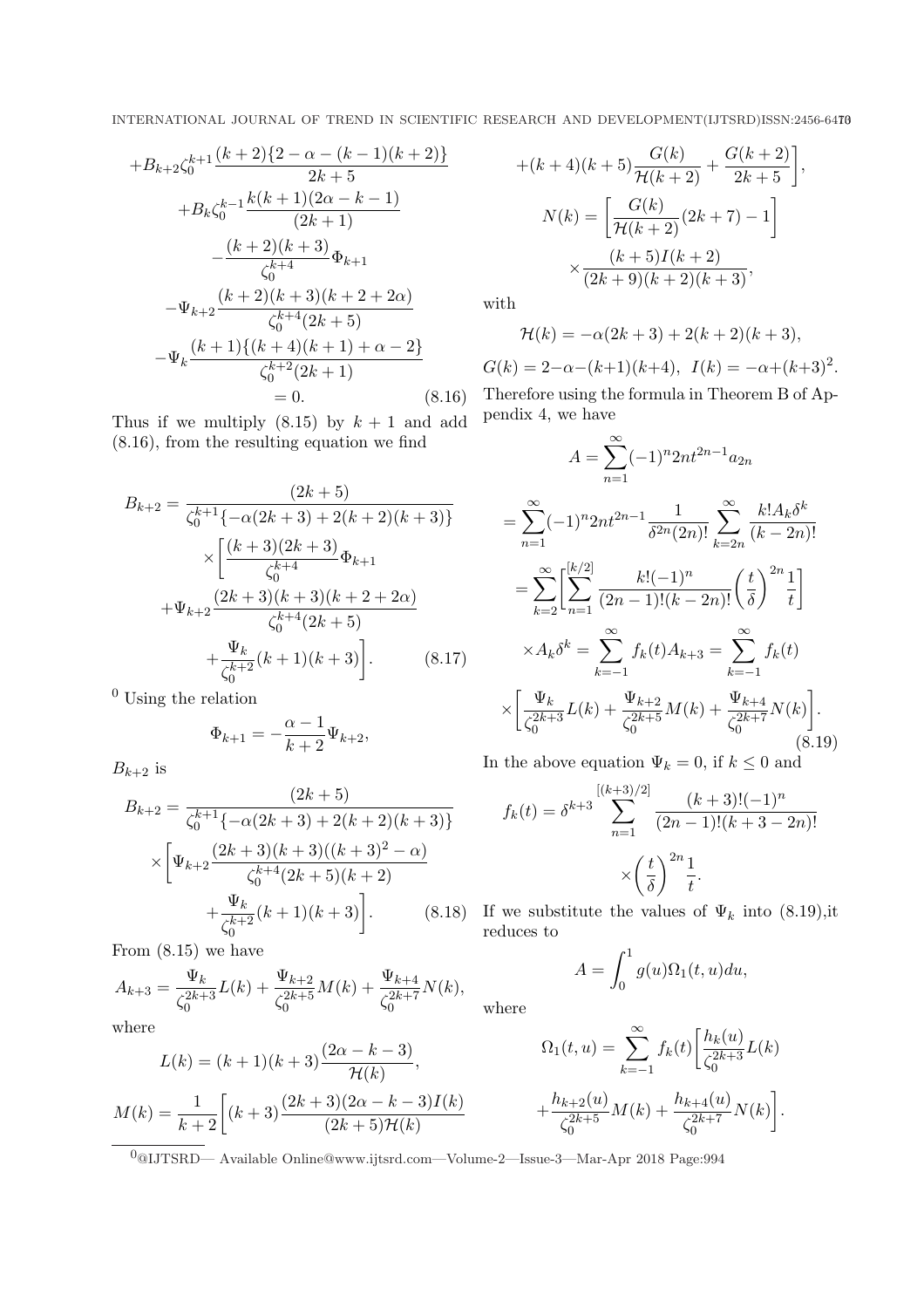In the above equation  $h_k(u) = 0$ , if  $k \leq 0$  and

$$
h_k(u) = \delta^k \sum_{n=0}^{[(k-1)/2]} \frac{(-1)^n k!}{(2n+1)!(k-2n-1)!}
$$

$$
\times \left(\frac{u}{\delta}\right)^{2n+1}.
$$

Also, using Theorem B of Appendix 4, we get

$$
\sum_{n=0}^{\infty} (-1)^n b_{2n+1} t^{2n+1} = \sum_{n=0}^{\infty} (-1)^n \frac{t^{2n+1}}{(2n+1)!\delta^{2n+1}}
$$
  
\n
$$
\times \sum_{k=2n+1}^{\infty} \frac{k! B_k \delta^k}{(k-2n-1)!}
$$
  
\n
$$
= \sum_{k=1}^{\infty} \left[ \sum_{n=0}^{\lfloor \frac{k-1}{2} \rfloor} \frac{(-1)^n k!}{(2n+1)!(k-2n-1)!} \left( \frac{t}{\delta} \right)^{2n+1} \right] B_k \delta^k
$$
  
\n
$$
= \sum_{k=-1}^{\infty} h_{k+2}(t) B_{k+2}
$$
  
\n
$$
= \sum_{k=-1}^{\infty} h_{k+2}(t) \frac{2k+5}{\zeta_0^{k+1} \mathcal{H}(k)} \left[ \frac{\Psi_k}{\zeta_0^{k+2}} (k+1)(k+3) + \frac{\Psi_{k+2}}{\zeta_0^{k+4}} \frac{(k+3)(2k+3)}{2k+5} I(k) \right]
$$
  
\n
$$
= \int_0^1 g(u) \Omega_2(t, u) du,
$$

 $^0$  where

$$
\Omega_2(t, u) = \sum_{k=-1}^{\infty} h_{k+2}(t) \frac{2k+5}{\zeta_0^{k+1} \mathcal{H}(k)} \left[ \frac{h_k(u)}{\zeta_0^{k+2}} (k+1) \right]
$$

$$
\times (k+3) + \frac{h_{k+2}(u)}{\zeta_0^{k+4}} \frac{(k+3)(2k+3)}{2k+5} I(k) \bigg].
$$

In the above equation  $h_k(u) = 0$ , if  $k \leq 0$ . Thus (7.13) reduces to the following Fredholm integral equation of the second kind

$$
g(t) + \int_0^1 g(u)K(t, u)du = h(t),
$$

where

$$
K(t, u) = -\frac{2}{\pi} \{ \Omega_1(t, u) + \alpha \Omega_2(t, u) \}.
$$

Appendix 1. Proof of (3.3). Since  $\rho^2 = (\zeta \cos \vartheta - \delta)^2 + (\zeta \sin \vartheta)^2$ 

$$
= \zeta^2 \left\{ 1 - 2 \cos \vartheta \frac{\delta}{\zeta} + \left(\frac{\delta}{\zeta}\right)^2 \right\},
$$
  
\n
$$
\frac{1}{\rho} = \frac{1}{\zeta \sqrt{1 - 2 \cos \vartheta \frac{\delta}{\zeta} + (\frac{\delta}{\zeta})^2}} = \sum_{n=0}^{\infty} P_n(\cos \vartheta) \frac{\delta^n}{\zeta^{n+1}},
$$
  
\n
$$
\frac{P_n(\cos \theta)}{\rho^{n+1}} = \frac{(-1)^n}{n!} \frac{\partial^n}{\partial z^n} \left(\frac{1}{\rho}\right)
$$
  
\n
$$
= \sum_{k=0}^{\infty} \frac{(-1)^n}{n!} \frac{\partial^n}{\partial z^n} \left(\frac{P_k(\cos \vartheta)}{\zeta^{k+1}}\right) \delta^k
$$
  
\n
$$
= \sum_{k=0}^{\infty} \frac{(-1)^n}{n!} \frac{\partial^{n+k}}{\partial z^{n+k}} \left(\frac{1}{\zeta}\right) \frac{(-1)^k}{k!} \delta^k
$$
  
\n
$$
= \sum_{k=0}^{\infty} {n+k \choose k} \frac{P_{n+k}(\cos \vartheta)}{\zeta^{n+k+1}} \delta^k.
$$

Appendix 2. Proof of (3.16).

$$
2\pi \rho^n P_n(\cos \theta) = \int_{-\pi}^{\pi} (z + ix \cos u + iy \sin u)^n du
$$
  
= 
$$
\int_{-\pi}^{\pi} (-\delta + Z + ix \cos u + iy \sin u)^n du
$$
  
= 
$$
\sum_{k=0}^{n} \frac{n!}{(n-k)!k!} (-\delta)^{n-k}
$$
  

$$
\times \int_{-\pi}^{\pi} (Z + ix \cos u + iy \sin u)^k du
$$
  
= 
$$
2\pi \sum_{k=0}^{n} \frac{n!}{(n-k)!k!} (-\delta)^{n-k} \zeta^k P_k(\vartheta).
$$

Appendix 3. Theorem A. If the equation

$$
B_k = \sum_{i=0}^k \frac{k!}{(k-i)!i!} a_i,
$$

is solved for  $a_i's$ , it will be written as

$$
a_i = \sum_{k=0}^i \frac{i!}{(i-k)!k!} B_k(-1)^{i-k}.
$$

Proof. We prove it by mathematical induction. Suppose it is true for  $i$ , we will show that it is also true for  $i + 1$ . Suppose  $B_{i+1}$  is given by

$$
B_{i+1} = \sum_{k=0}^{i+1} \frac{(i+1)!}{(i+1-k)!k!} a_k = a_{i+1}
$$

<sup>0</sup>@IJTSRD— Available Online@www.ijtsrd.com—Volume-2—Issue-3—Mar-Apr 2018 Page:995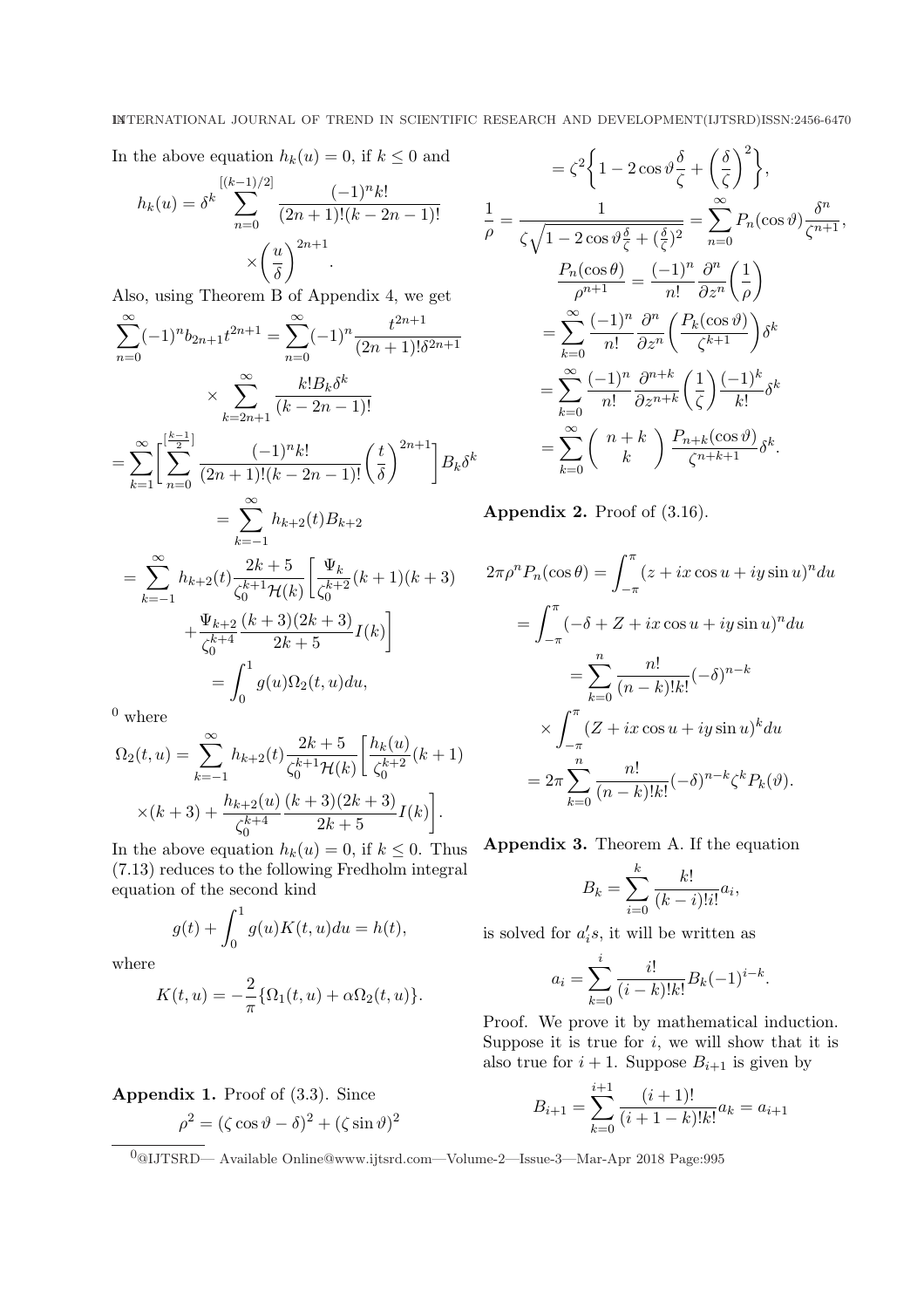$$
+\sum_{k=0}^{i} \frac{(i+1)!}{(i+1-k)!k!} a_k.
$$

Thus

$$
a_{i+1} = B_{i+1} - \sum_{k=0}^{i} \frac{(i+1)!}{(i+1-k)!k!}
$$

$$
\times \sum_{j=0}^{k} B_j \frac{k!}{j!(k-j)!} (-1)^{k-j}
$$

$$
= B_{i+1} - \sum_{j=0}^{i} B_j \frac{(i+1)!}{j!} \sum_{k=j}^{i} \frac{(-1)^{k-j}}{(i+1-k)!(k-j)!}.
$$
(A.1)

The inner summation in the above equation can written as, by changing the variable  $k - j = m$ 

$$
\sum_{k=j}^{i} \frac{(-1)^{k-j}}{(i+1-k)!(k-j)!}
$$

$$
= \sum_{m=0}^{i-j} \frac{(-1)^m}{(i+1-m-j)!m!}
$$

$$
= -\frac{(-1)^{i-j+1}}{(i-j+1)!},
$$

 $^0$  since

$$
\sum_{m=0}^{i-j+1} \frac{(-1)^m (i-j+1)!}{(i+1-m-j)!m!} = (1-1)^{i-j+1} = 0.
$$

Then (A.1) is equal to

$$
a_{i+1} = B_{i+1} + \sum_{j=0}^{i} \frac{B_i(i+1)!(-1)^{i+1-j}}{j!(i+1-j)!}
$$

$$
= \sum_{j=0}^{i+1} \frac{B_i(i+1)!(-1)^{i+1-j}}{j!(i+1-j)!}.
$$

Appendix 4. Theorem B. If the equation

$$
B_k = \sum_{n=k}^{\infty} {n \choose k} (-\delta)^{n-k} a_n,
$$

is solved for  $a'_n s$ , it will be written as

$$
a_n = \sum_{k=n}^{\infty} \binom{k}{n} \delta^{k-n} B_k.
$$

Proof. Let

$$
\sum_{n=0}^{\infty} a_n (-\delta)^n x^n = f(x),
$$

then

$$
a_n(-\delta)^n n! = f^{(n)}(0),
$$

and

$$
f^{(k)}(1) = \sum_{n=k}^{\infty} a_n (-\delta)^n \frac{n!}{(n-k)!} = k! B_k (-\delta)^k.
$$

From Taylor's series

$$
f(x) = \sum_{k=0}^{\infty} \frac{f^{(k)}(1)}{k!} (x - 1)^k.
$$

Thus

$$
a_n(-\delta)^n n! = f^{(n)}(0) = \sum_{k=0}^{\infty} \frac{f^{(k)}(1)}{k!} \frac{d^n}{dx^n} (x-1)^k \Big|_{x=0}
$$
  
= 
$$
\sum_{k=n}^{\infty} \frac{f^{(k)}(1)}{(k-n)!} (-1)^{k-n} = \sum_{k=n}^{\infty} \frac{B_k(-1)^{k-n}(-\delta)^k k!}{(k-n)!}.
$$
  
Therefore

Therefore

$$
a_n = \sum_{k=n}^{\infty} \frac{k!}{n!(k-n)!} B_k \delta^{k-n}.
$$

 $\Box$ 

# References

[1] L. M. Keer, V.K. Luk, and J. M. Freedman, Circumferential edge crack in a cylindrical cavity, J.Appl.Mech. 44, 1977, pp.250-254

[2] L. M. Keer and H. A. Watts, Mixed boundary value problems for a cylindrical shell, Int.J.Solids Structures, 12, 1976, pp.723-729

 $\Box$ [3] A. Atsumi and Y. Shindo, Axisymmetric singular stresses in a thick-walled spherical shell with an internal edge crack, J.Appl.Mech. 50,1983, pp.37-42.

[4] A. Atsumi and Y. Shindo, Peripheral edge crack around spherical cavity under uniaxial tension field, Int. J. Engng Sci. 21(3), 1983, pp.269- 278

[5] D.-S. Lee, Torsion of a long circular cylinder having a spherical cavity with a peripheral edge crack, Eur.J.Mech.A/Solids 21, 2002, pp.961-969